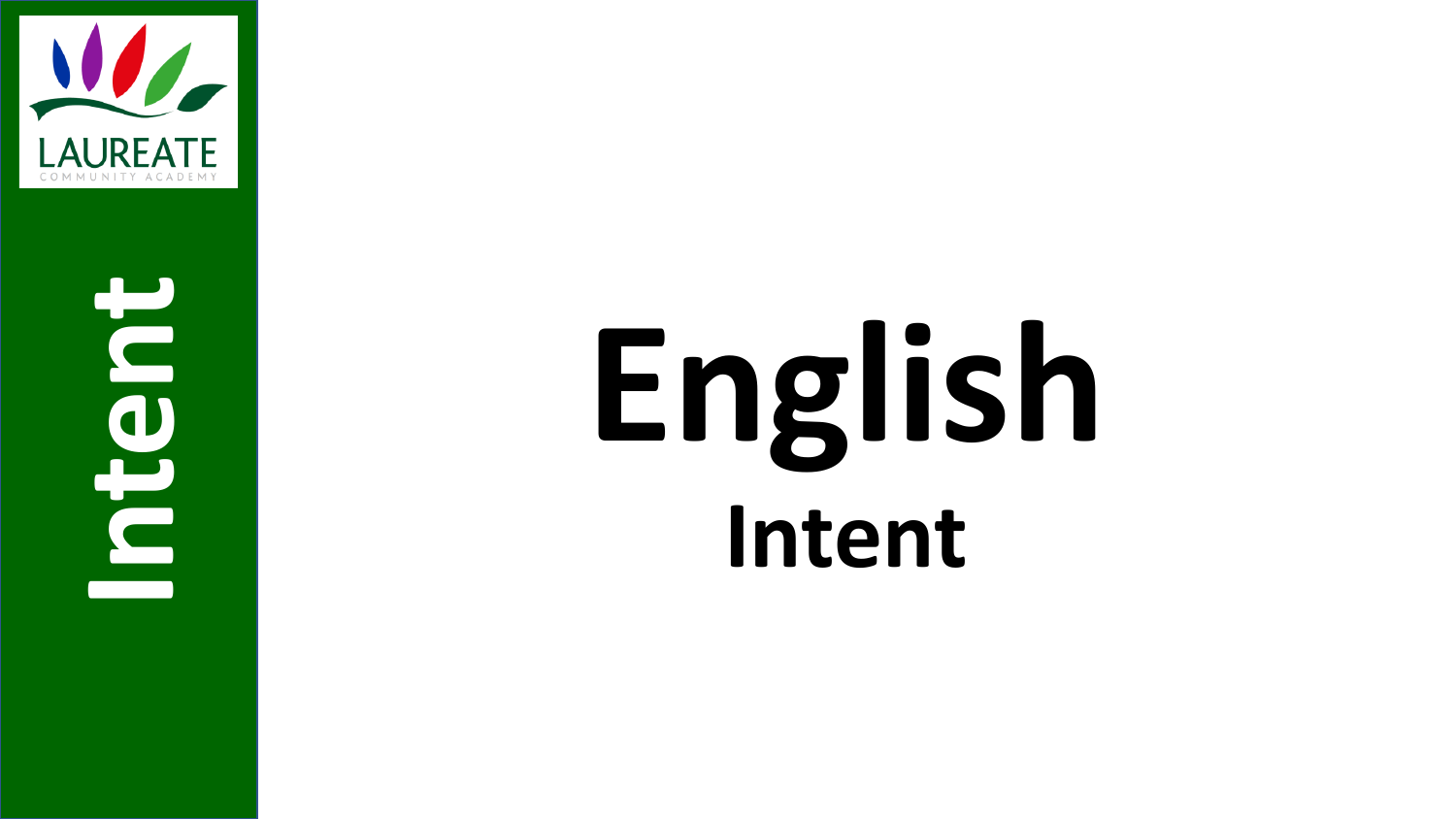

## **English**

Throughout their journey at Laureate Primary Community, we believe that every child should:

- Have the opportunity and support to become fluent, confident and skilled communicators, irrespective of their context or starting point;
- Be exposed to a rich and diverse range of experiences, in both Reading and Writing, and be challenged to deepen and apply their English skills and knowledge throughout the curriculum;
- Develop conceptual fluency in Reading and Writing, through a carefully developed curriculum that encompasses the principles of cognitive neuroscience and best practice;
- Enjoy a curriculum that places emphasis on evidence-led research: cognitive load theory, principles of instruction, making vocabulary explicit, ensuring that generative learning tasks fit together securely in a curriculum structure to develop excellence.
- Experience a curriculum that is unapologetically ambitious, cohesive and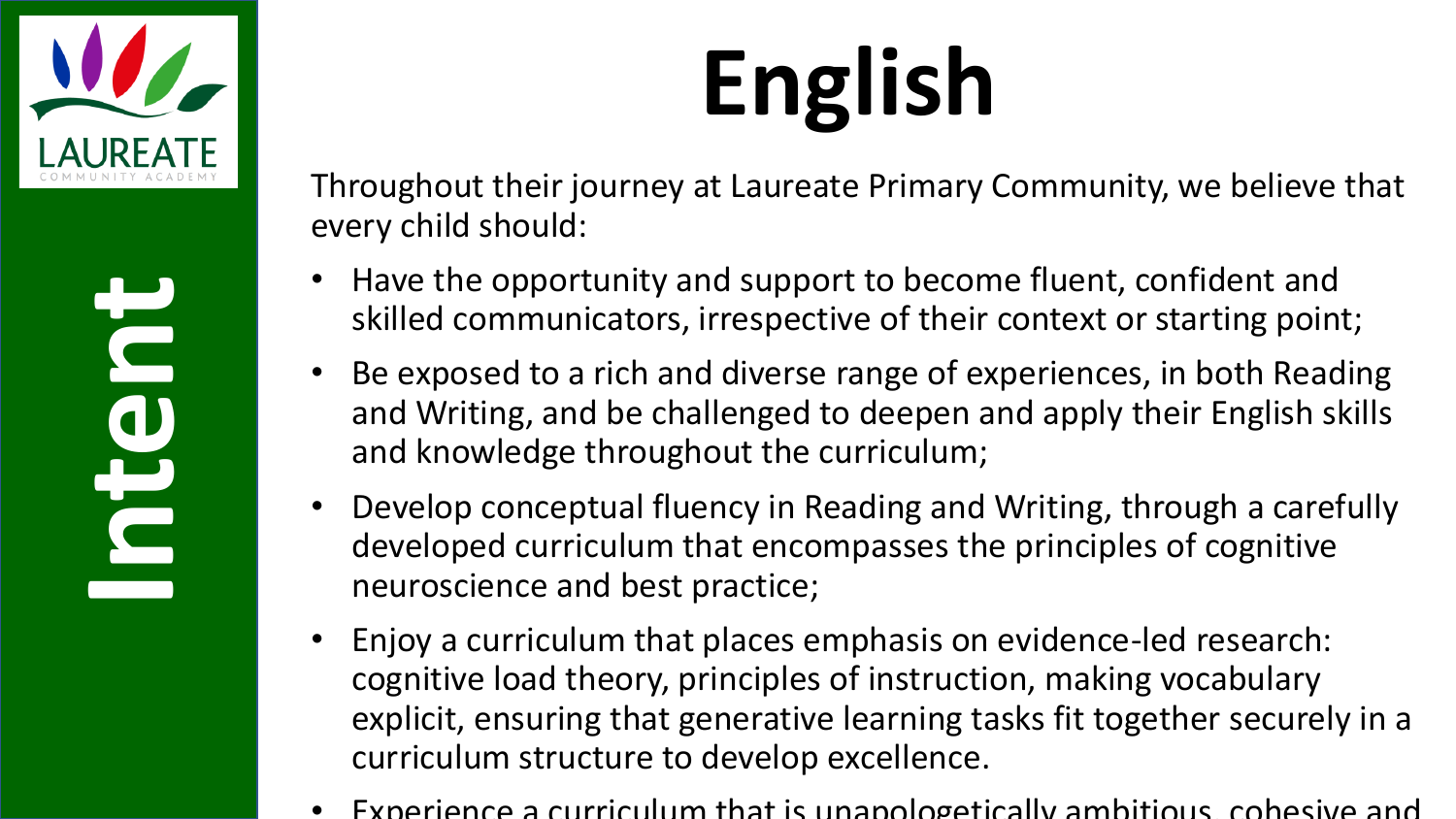

## **English**

#### **Aims of the English Curriculum**

At Laureate Community Academy we aim to offer a high quality English education that will enable children to develop a love of reading and writing as well as oracy skills that will benefit them for the rest of their lives. We recognise the importance of nurturing a culture where children are encouraged to read widely and often, develop their vocabulary and take pride in their writing.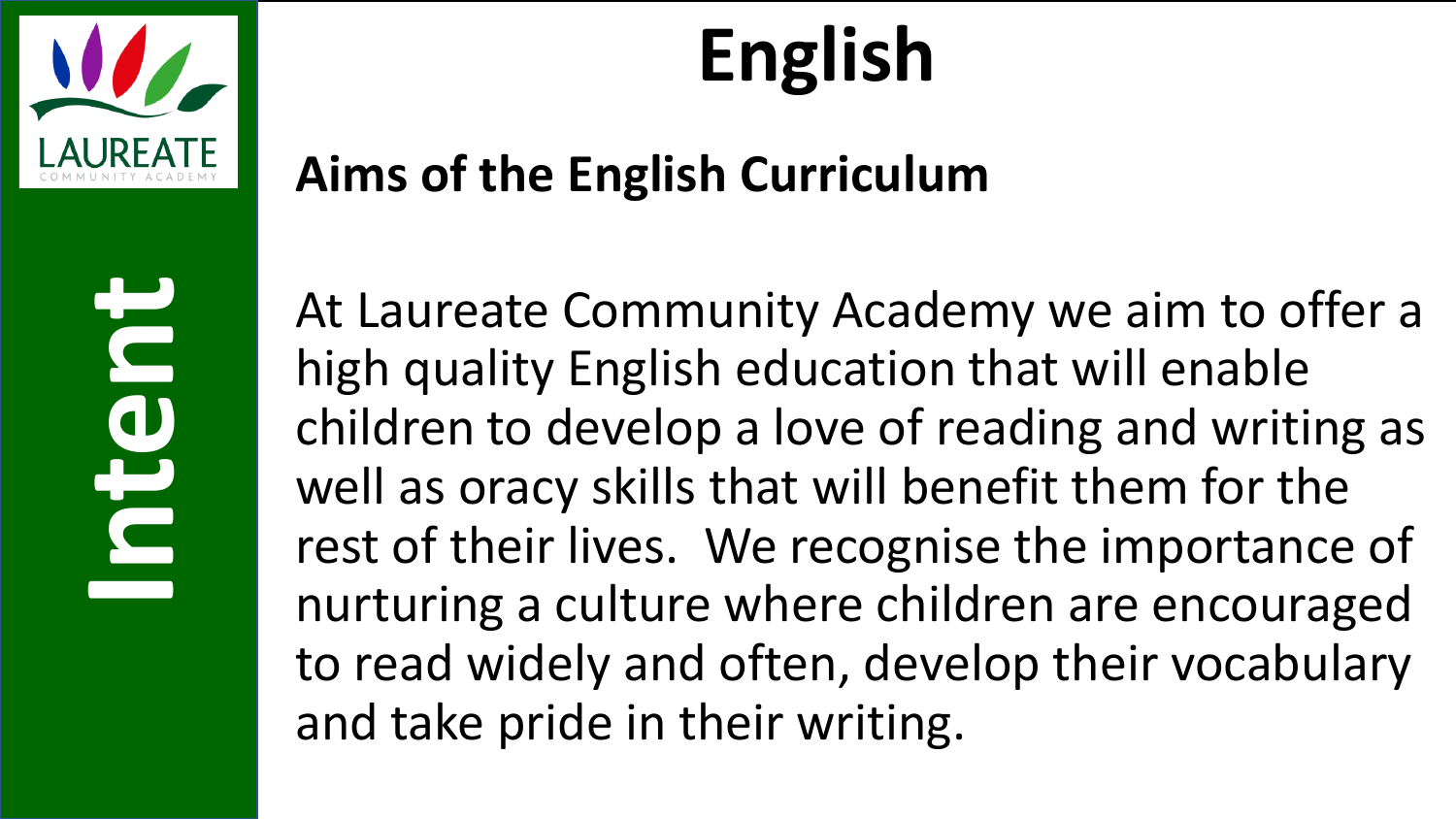

Implementation **Implementation**

#### **English**

Our English curriculum follow the scheme 'Curriculum for Literacy with Unity Schools Partnership' (CUSP) for both reading and writing. CUSP has been carefully planned taking into account evidence informed practice. The curriculum design has a clear focus on progressive teaching sequences, retrieval practice, spaced retrieval practice, the importance of memory and schemata as well as lesson by lesson knowledge notes. It will provide teachers with the tools to do the job so that they can concentrate on teaching while ensuring depth, breadth and excellence in the diet for every pupil.

For more information please visit: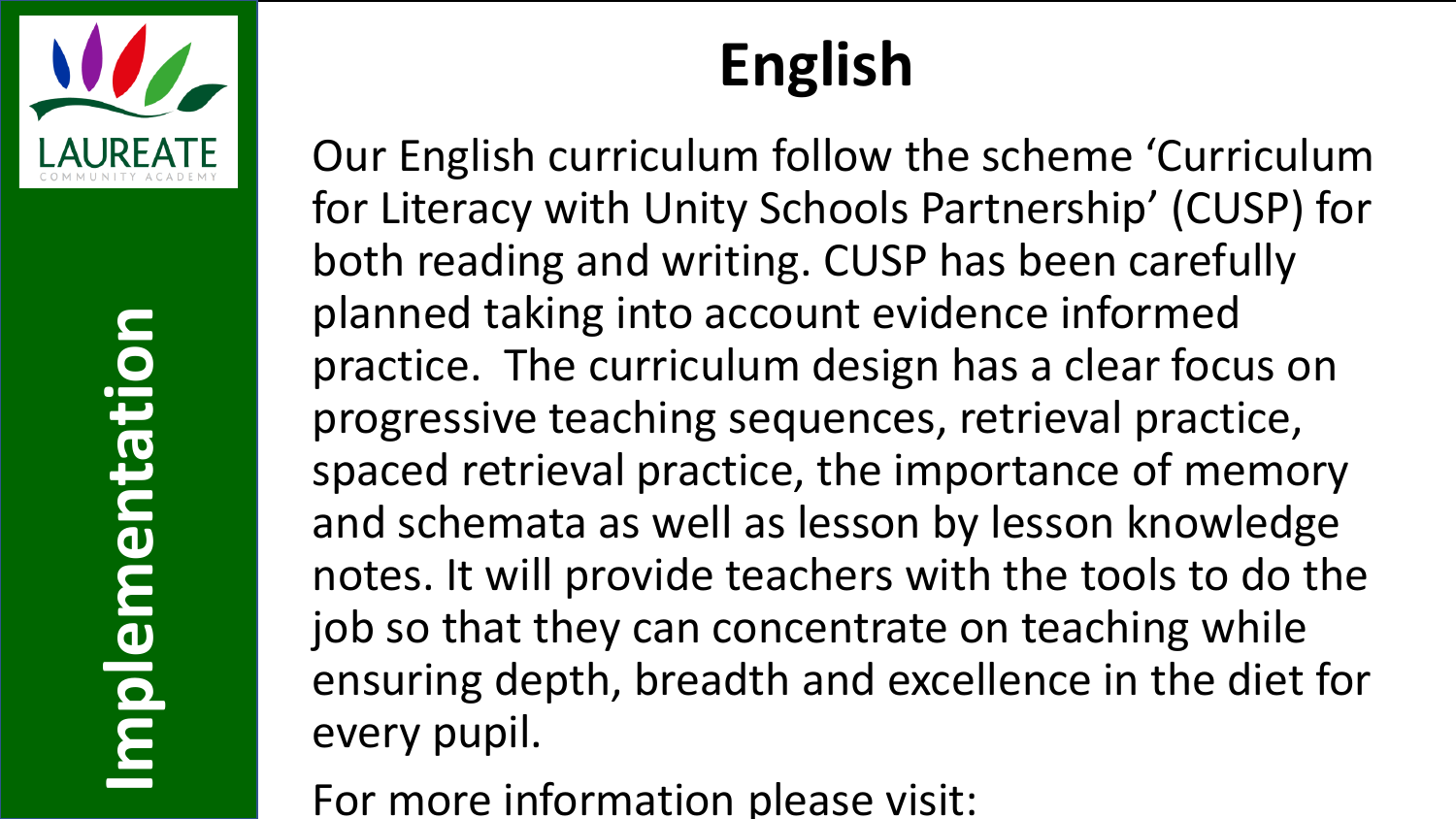

# **SEP**

#### **English in EYFS**

The Early Years Foundation Stage follows the Statutory Framework for the EYFS, using the New Development Matters statements to inform planning and next steps. At the end of EYFS stage, children in reception class are assessed against the Early Learning Goals:

- Listening, Attention and Understanding
- Speaking
- Word Reading
- Writing
- Comprehension

Throughout their time in EYFS we aim to promote a love of reading, embed early phonics learning, develop gross and fine motor and immerse children in a language rich environment.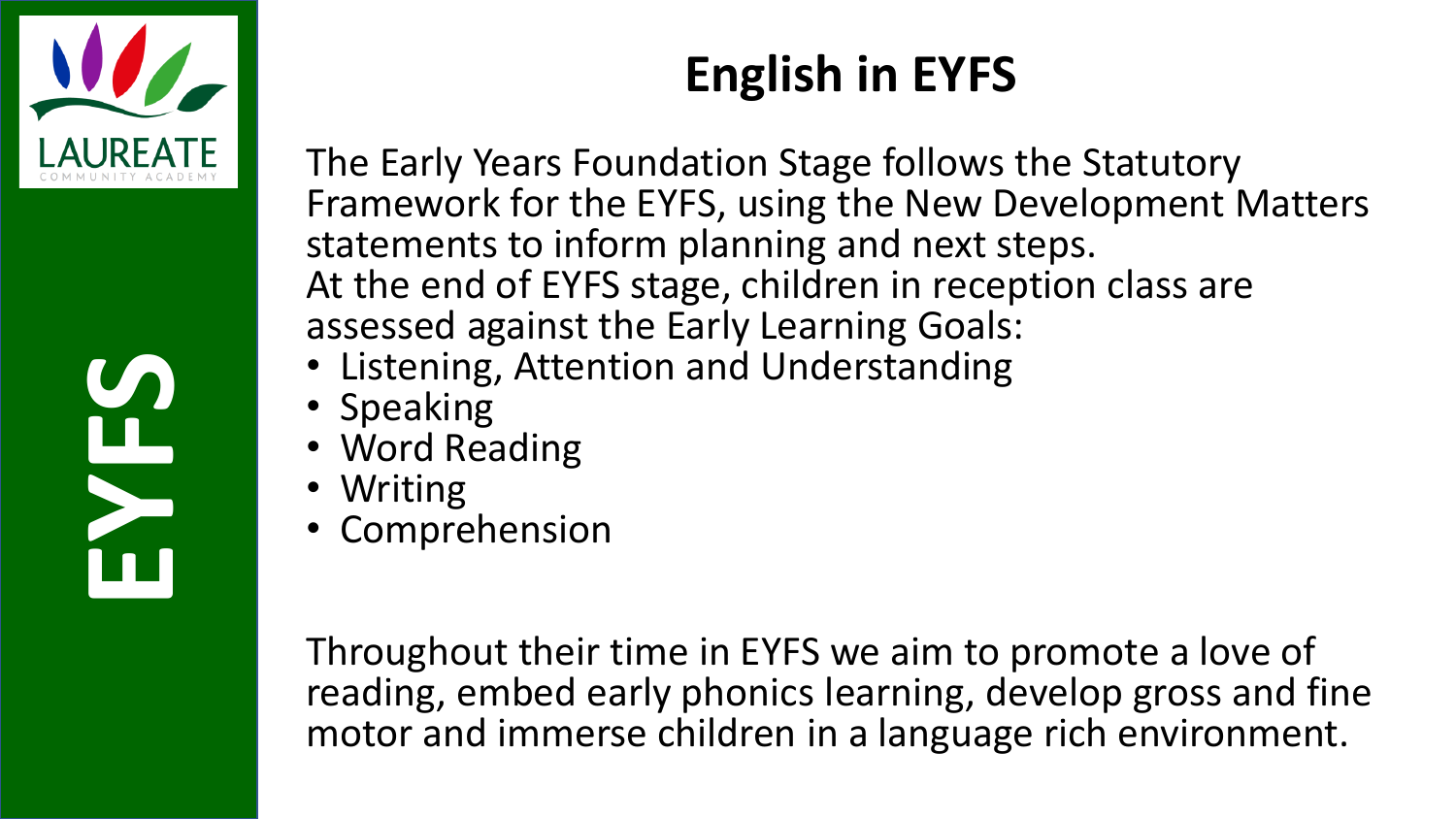

We believe that reading is imperative to success in the curriculum and is a fundamental life skill. Throughout their time at Laureate, we believe that every child should have access to an ambitious and rewarding reading curriculum. Our Reading curriculum is taught following CUSP resources.

For reading, every year group will have a suite of core texts that will form the depth study for the academic year. These high quality texts have been mapped carefully to ensure a breadth of experiences, authors, texts and themes are addressed across the primary years. This literature spine represents the core texts for depth study only. The teaching of reading will have a focus on:

- -Summarising
- -Retrieving
- -Inference
- -Vocabulary development
- -Fluency
- -Prediction
- -Comparison
- -Authorial intent

Reading texts will be provided for each unit and stored centrally in the school library.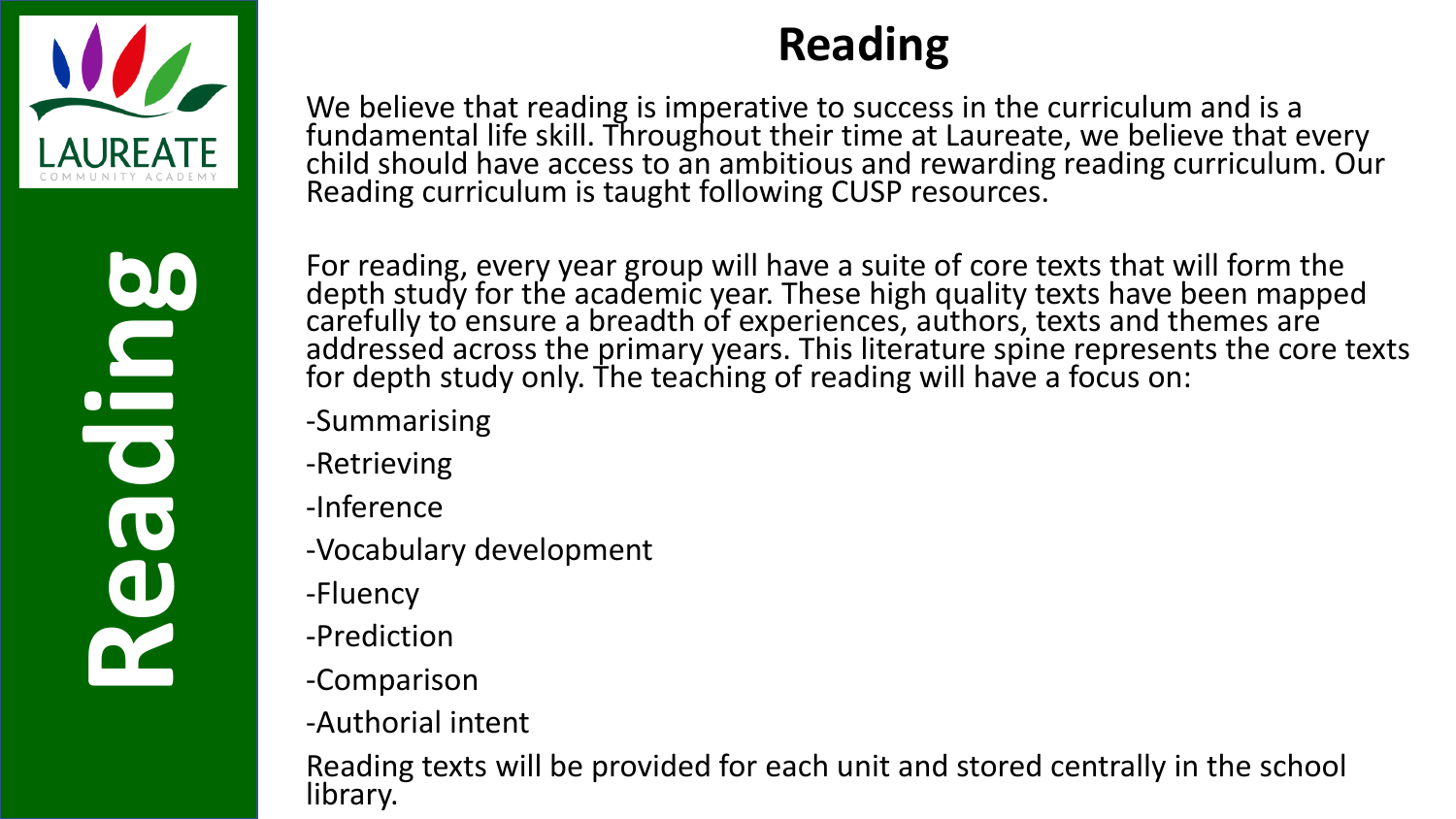

#### **Reading**

Within EYFS, reading is taught through daily phonic sessions, weekly reading groups and whole class 'story times'. Individual reading time is also timetabled for those children needing further reading support.

At key stage 1 there will be a two week cycle which is timetabled for week one consisting of three hour long reading lessons and week 2 being composed of two hour long lessons of reading. Year 2 are expected to record once a week from Autumn 2. Year 1 are asked to record once a week from Spring term.

Reading is taught daily within key stage 2 for 30 minutes a day, looking a high, quality texts from our CUSP literature spines and accompanying extracts. There is an expectation for children's responses to be recorded at least twice a week.

Each class has a dedicated reading time each day, where adults read vocabulary enriched books that allow opportunities for reading for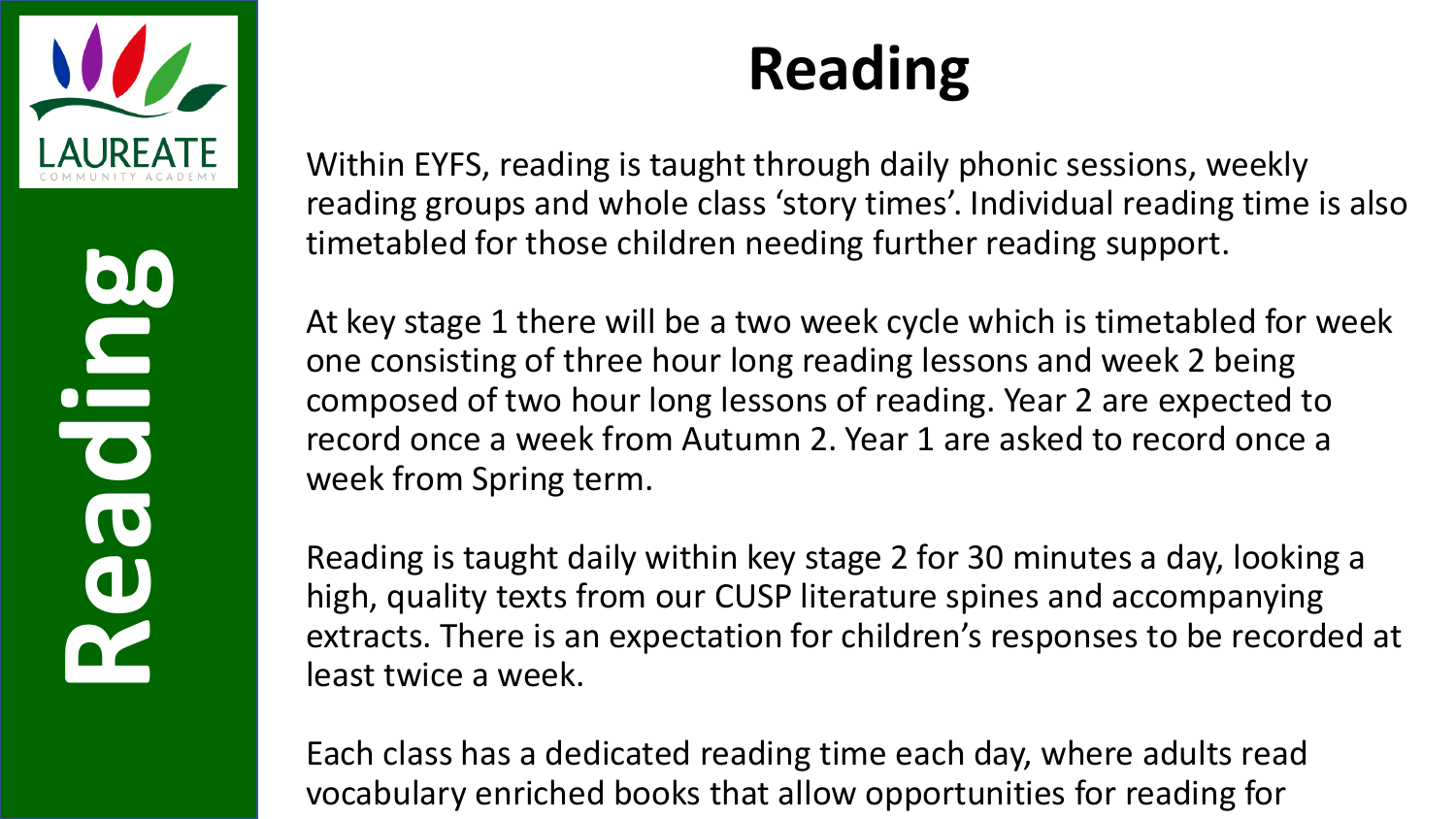

#### **Reading Lessons**

Within reading lessons, our whole school signal for 'listening' is to be used to focus children's listening and attention skills.

A 'no hands up' ethos is to be encouraged within reading lessons. Each class has a pot of named lolly sticks to select children at random to respond to questions and relay their ideas to the rest of the class. Children are to be primed with the questions, given a chance to discuss their responses with a talk partner before the lolly sticks are used as a method for retrieving pupil's feedback.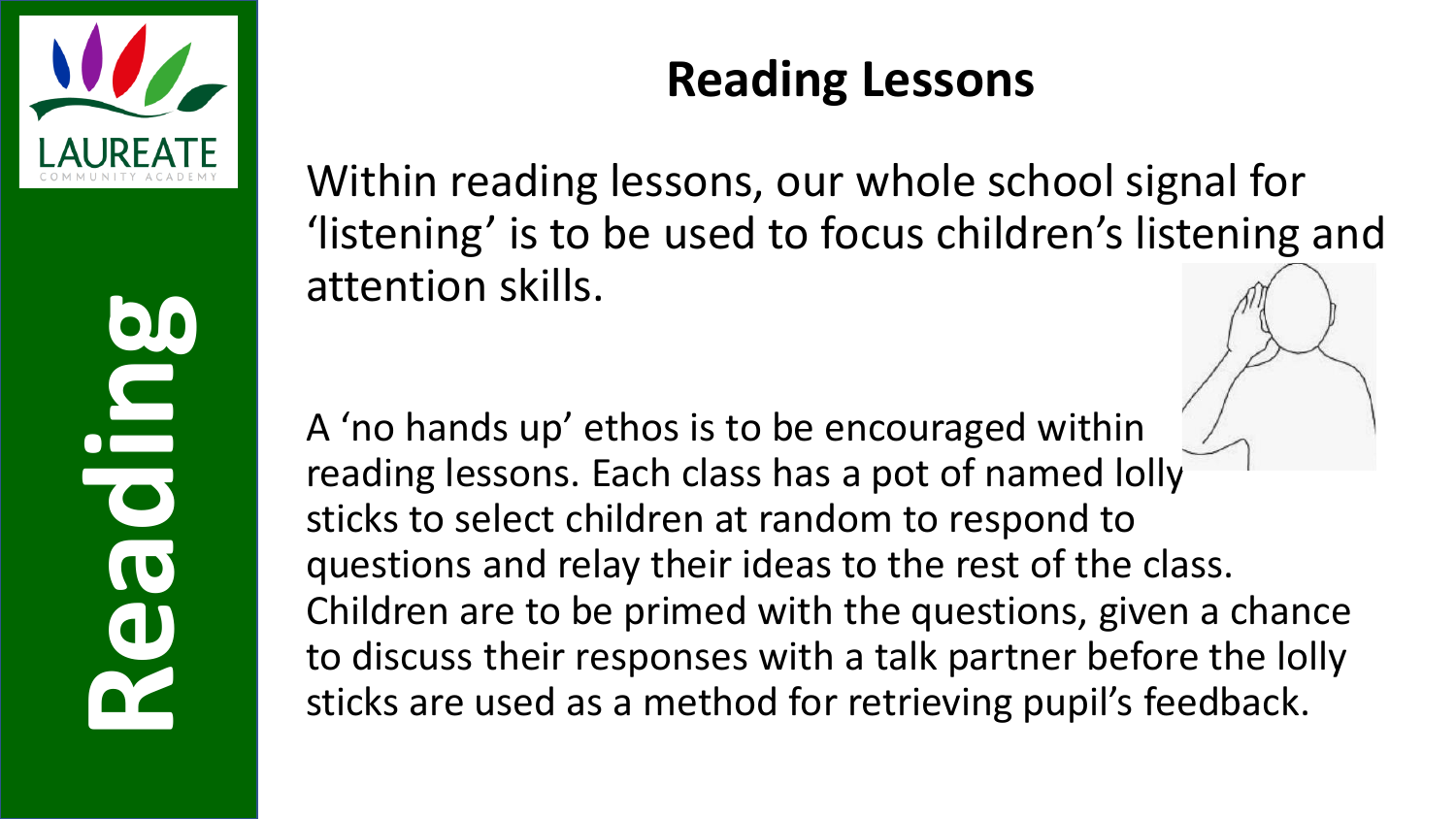

#### **Reading Planning**

- Plans are taking from the CUSP website. There is no need to copy out or re-write CUSP plans. These can printed directly, or use 'snipping tool' to add to a word document.
- Plans are then annotated (written or typed) to show additional adults who they are working with, any differentiations, adaptions, notes etc.
- Plans may be collected in as part of our school English

| <b>Week: 1/2</b><br>Vocabulary<br>粵<br>to teach                                                |                                                                                                                     | Focus: Summarise, retrieve, understand themes and personal response                                                                                                                                                   |                                                                                                                                                                                                                                                                                                                                                                                                                                                                                                                                                                                                                                                                                       |                                               |  |
|------------------------------------------------------------------------------------------------|---------------------------------------------------------------------------------------------------------------------|-----------------------------------------------------------------------------------------------------------------------------------------------------------------------------------------------------------------------|---------------------------------------------------------------------------------------------------------------------------------------------------------------------------------------------------------------------------------------------------------------------------------------------------------------------------------------------------------------------------------------------------------------------------------------------------------------------------------------------------------------------------------------------------------------------------------------------------------------------------------------------------------------------------------------|-----------------------------------------------|--|
|                                                                                                |                                                                                                                     | <b>Fluency exercise</b><br><b>DD</b>                                                                                                                                                                                  | <b>Taught content</b><br>$\overline{\mathbb{Z}}$                                                                                                                                                                                                                                                                                                                                                                                                                                                                                                                                                                                                                                      | <b>What success</b><br>looks like             |  |
| 1.<br>flaring<br>furrowed<br>gait<br>Analysis focus:<br>$Furrow -$<br>furh (meaning<br>plough) | from Old English<br>trench made by a                                                                                | Pupils text mark Chapter 2<br>p17-23 (from Those first<br>two weeks of the summer<br>holidays  to But just<br>money!).<br>Focus on highlighting<br>which words and phrases<br>vou would emphasise and<br>explain why. | Summarise:<br>Note: Pupils will need to read Chapter 1 prior to this<br>lesson.<br>Explain that a summary is a brief account of the<br>main points. Model an example of a summary of<br>getting to school. Show pupils summaries 1 and 2.<br>Model how to reason about which is the most<br>accurate. Give pupils summaries 3 and 4. In pairs,<br>discuss which summary (of 3 and 4) is the most<br>accurate. Pupils then summarise the main events of<br>the story so far by drawing a story map. Challenge<br>pupils to use this to write a short summary.                                                                                                                          | Can reason about the<br>accuracy of a summary |  |
| 2.<br>vaccinations<br>hygienic<br>the Latin word<br>scientific<br>a vaccination)               | Etymology focus:<br>vaccination (from<br>vacca, meaning<br>cow. Cowpox was<br>used in the first<br>demonstration of | Echo read Extract 1 (Your<br>New Kitten) sentence by<br>sentence.<br>Focus on fluency and<br>intonation.<br>Summarise the extract<br>orally once you have<br>finished reading it.                                     | <b>Retrieve:</b><br>Explain that to retrieve means to find. Pupils are<br>going to retrieve key details from the text focusing<br>on answering how, when and what questions.<br>Teach how each question word can provide a clue<br>to the type of answer you are looking for. Show<br>pupils Q1 and Q2. Model how to identify the words<br>in the question that indicate what it is asking for.<br>Demonstrate how to scan the text and read up.<br>down and around to find the words to answer the<br>question. Pupils to work in pairs to attempt Q3 and<br>Q4, talking through their approaches. Pupils then<br>write questions in a similar style for their partner to<br>answer. | Can retrieve key details<br>from the text     |  |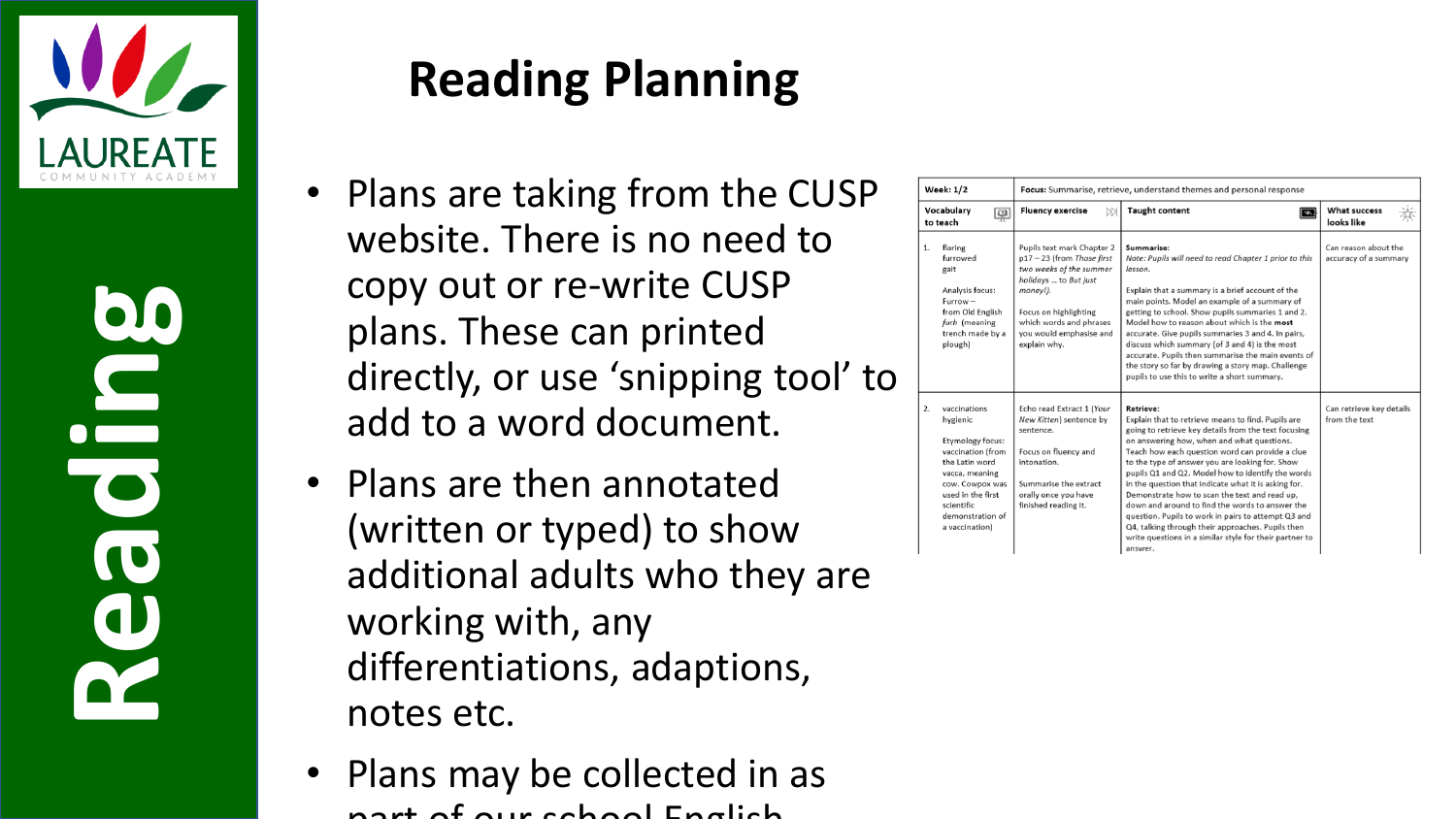

#### Reading Books

Accelerated Reader (AR) is used to support our reading provision. It is used to track and monitor children's progress in reading from the summer term of year two and throughout key stage 2. Each child will be given a Star Reader Test at the start of each term to establish their ZPD band and will then be able to choose from a selection of books within that range. When each book is completed, a test is taken on AR to establish the child's level of comprehension.

Within Reception and key stage 1, children are provided with books that are fully decodable and are carefully matched to the children's current phonic level.

The library is open most lunch times and every class has a weekly slot to visit the library to allow children to take home books to read for pleasure.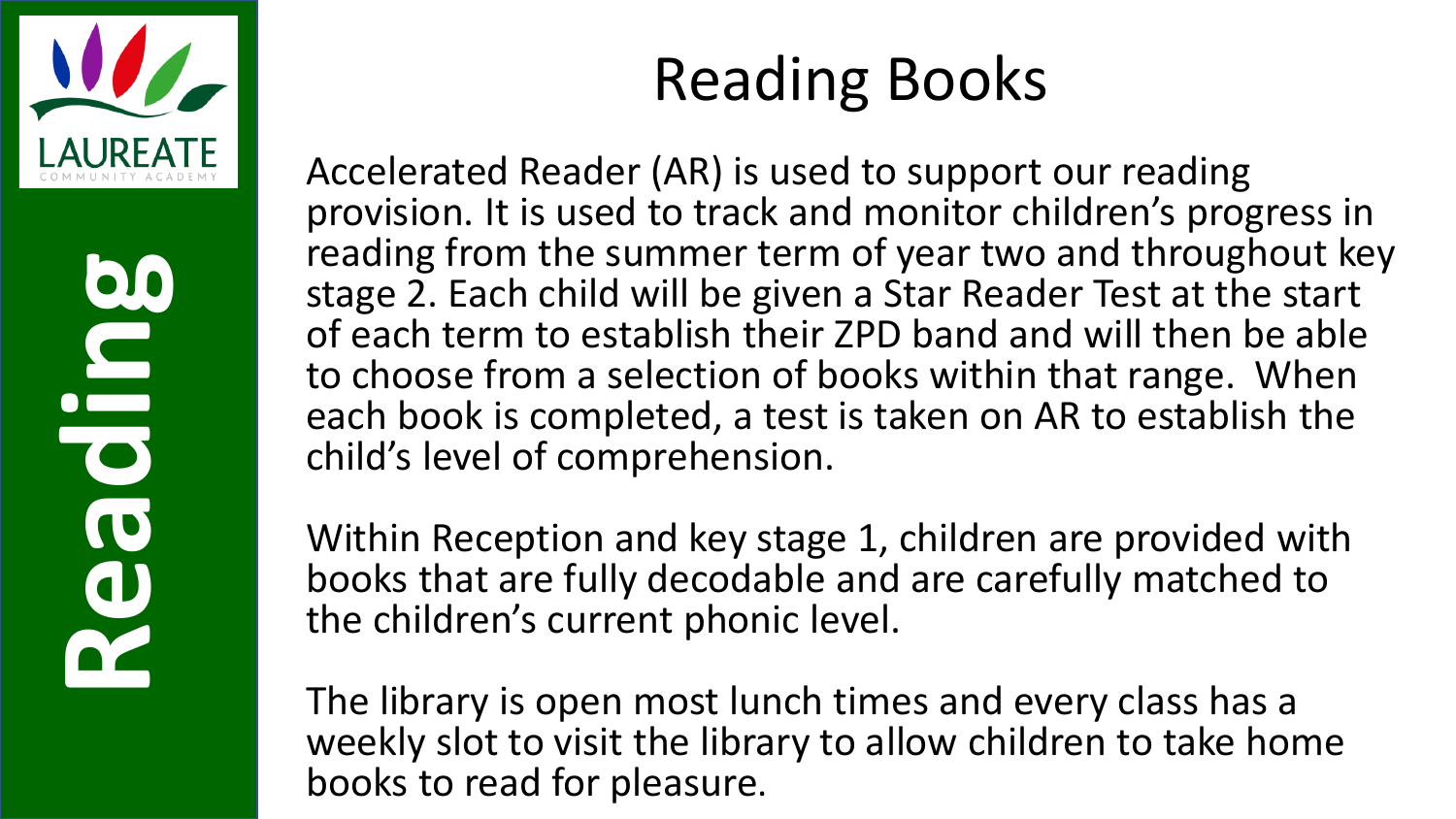

#### **Reading At Home**

Children are encouraged to read five times a week.

Each class has a reading challenge display within their classrooms.

Every time a child has read five times at home they are placed on our reading challenge board. Once they have been placed ten times on the latter state of the state of the with a book.

ten times on the



Children are expected as a minimum to read three times a week. If this is not achieved break times will be used to complete the complete this is a state of the complete the complete three complete that is a state of the complete three complete that is a state of the complete three complete three complete three complete three complete t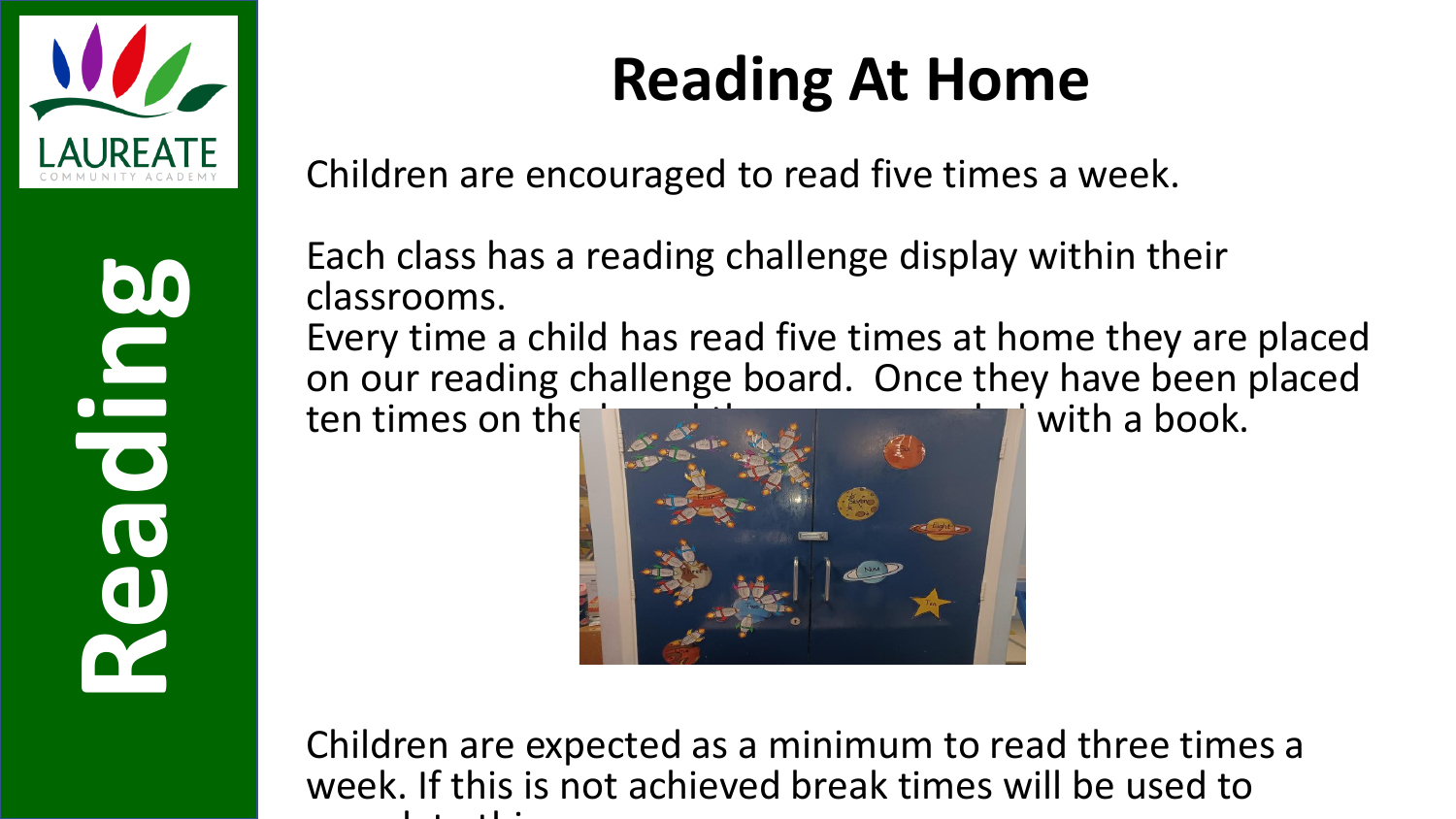

# **Reading impact**

#### **Reading Assessment**

Reading is assessed after every lesson using the whole class assessment sheets, where the understanding of the learning question is recorded for each child, alongside any misconceptions, next steps and cause for concern.

Assessments are used to inform future planning and fill any gaps in children's knowledge.

PiXL reading tests are completed three times a year and reported to English subject leaders and SLT. PiXL Question Level Analysis is performed to inform future planning and therapies.

Key stage 2 complete a reading fluency test each term.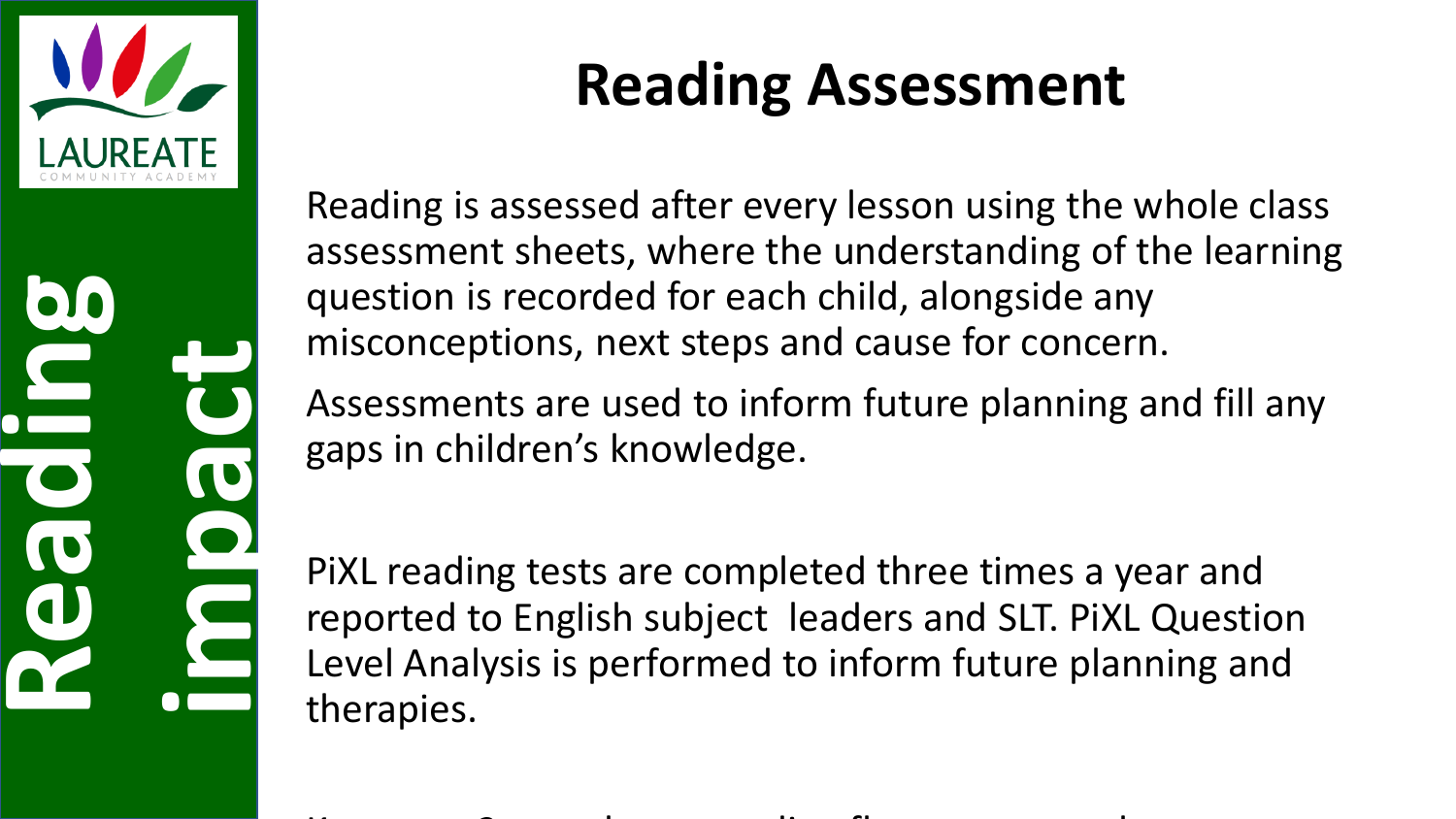

#### **Phonics**

All phonics in EYFS and KS1 is taught following the Little Wandle Letters and Sounds Revised. This provides guidance and structure for the delivery of high-quality phonics sessions and draws on the latest research into how children learn best; how to ensure learning stays in children's long-term memory and how best to enable children to apply their learning to become highly competent readers.

Phonics is taught daily for twenty-five minute including 10 minutes of paired reading of fully decodable texts matched to the phase. In phonics, the planning follows the process of: Revisit and Review – identify gaps in learning and revisit phonemes or graphemes previously taught. Teach – Introduce new phoneme/grapheme or spelling pattern Practise – Children to practise the newly taught skill. Apply – Children to apply newly learnt knowledge in context.

Our teaching of phonics also compasses the seven key features which have been identified as effective phonics teaching: Direct teaching in frequent, short bursts Consistency of approach Secure, systematic progression in phonics learning Maintaining pace of learning Providing repeated practice Application of phonics using matched decodable books Early identification of children at risk of falling behind.

Children will progress through Phases 1-4 within the Early Years Foundation Stage. In Year 1 children will consolidate phase 4 and complete phase 5 enabling them to be able to choose the appropriate graphemes to represent phonemes and begin to build word-specific knowledge of the spellings of words. Within Year 2 children will progress through the final stage, stage 6. This progression will ensure that children to become fluent readers and increasingly accurate spellers.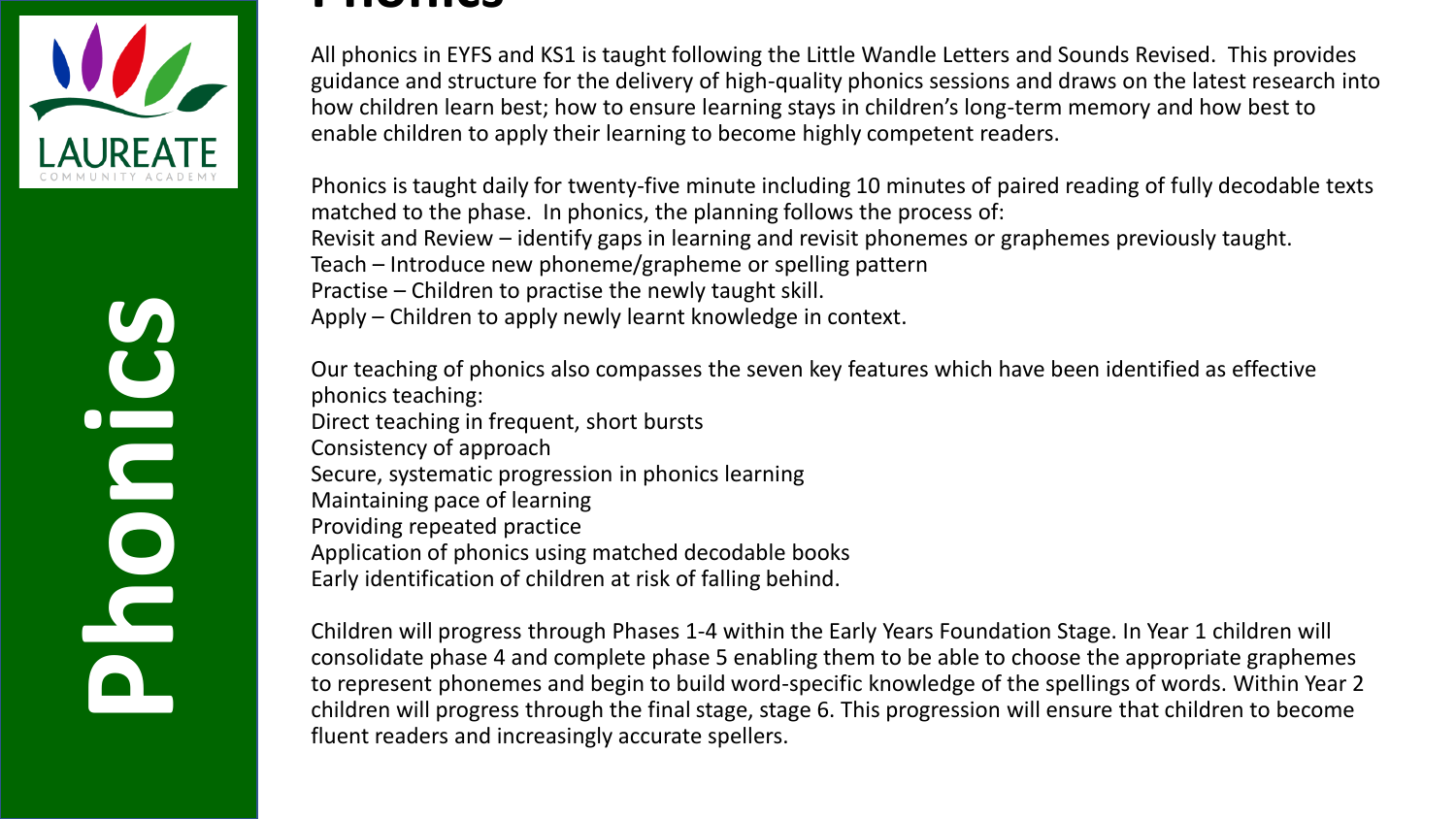

**Implementation** Implementation **Phonics**

#### **Phonics**

EYFS and KS1 teach daily phonic sessions.

- Lessons are fast paced and follow a routine structure to ensure pupils know what is expected of them, with opportunities to practise and apply that build on their prior learning and reduce cognitive load
- New phonemes are introduced and modelled four times a week
- Lessons will use cooperative learning techniques to ensure all children participate fully
- High frequency words (or tricky words) are taught as set out in Letters and Sounds
- Phonetic vocabulary is explicitly taught and referred to by staff and pupils within lessons, e.g. digraph, trigraph, tricky words, phonemes
- Sounds taught are 'pure' and soft sounds. e.g. sss not 'suh' as this is central to phonics teaching and the children's ability to blend and segment sounds in words
- Seating is arranged carefully during sessions, so that pupils are seated where they can clearly see the adult's mouth to support the correct pronunciation of sounds.
- Phoneme buttons are used in phonics teaching to distinguish the sounds within words and support reading.
- Flash cards and phonic displays follow the stage appropriate font: e.g. pre cursive font to reflect our handwriting policy.
- TAs are involved within the daily phonics sessions to support pupils in their phonics activities and to help the teacher to assess the pupil's phonic abilities.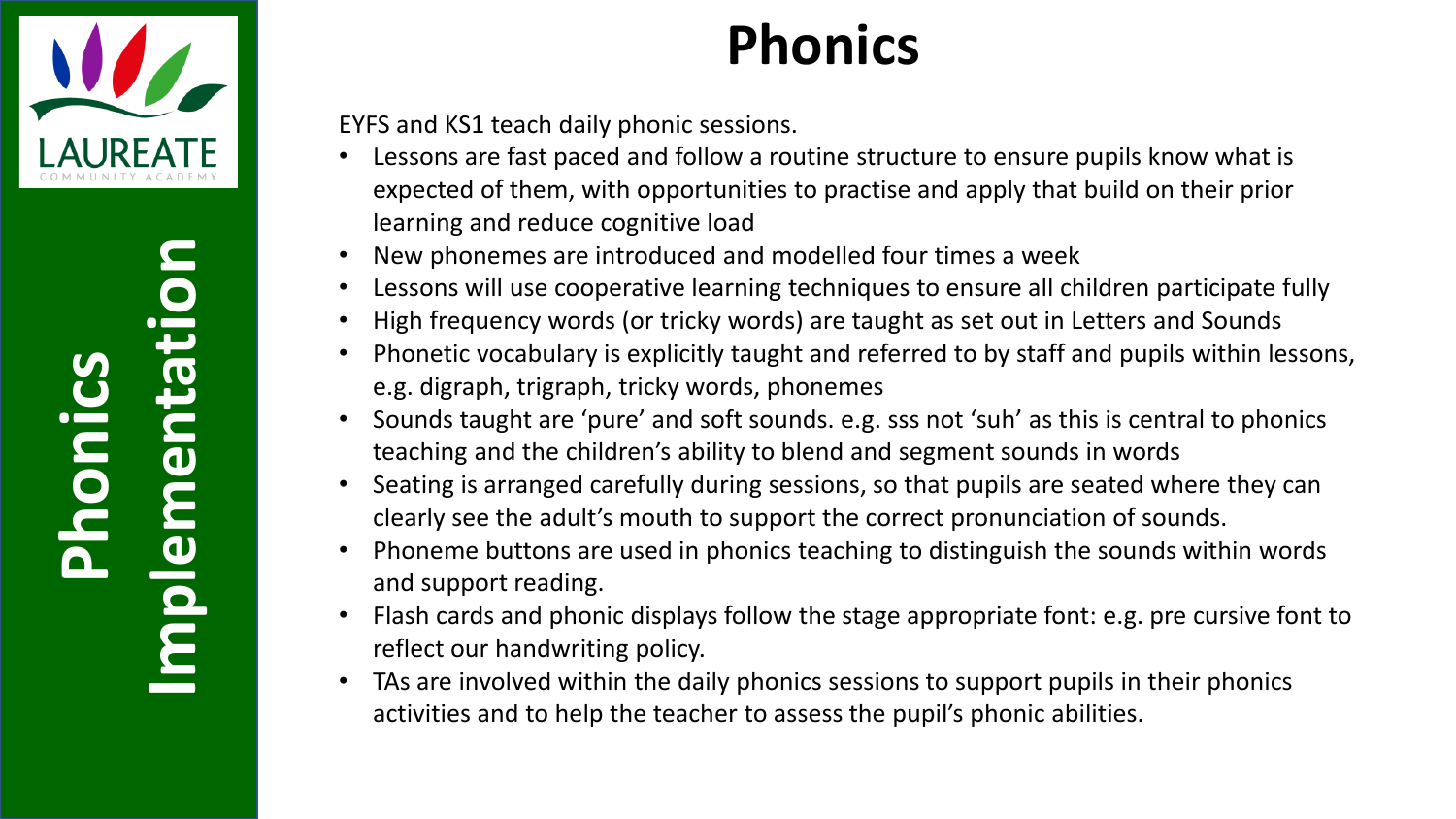

# **Content**

#### **Content and Sequence: Phonics**

| Below is a chart showing the order that children will be taught the sounds |                                                                                                                                                                                                                                                                                                                                                                                                                                                                                                                                                                                                                       |  |  |  |  |  |
|----------------------------------------------------------------------------|-----------------------------------------------------------------------------------------------------------------------------------------------------------------------------------------------------------------------------------------------------------------------------------------------------------------------------------------------------------------------------------------------------------------------------------------------------------------------------------------------------------------------------------------------------------------------------------------------------------------------|--|--|--|--|--|
| Phase 1                                                                    | Listening to and for sounds.<br>۰<br>Rhythm and rhyme<br>Alliteration                                                                                                                                                                                                                                                                                                                                                                                                                                                                                                                                                 |  |  |  |  |  |
| Phase 2                                                                    | Sounds taught: s, a, t, p, l,n, m, d, g, o, c, k, ck, e, u, r, h, b, f, ff, l, ll, ss<br>$\bullet$<br>Tricky words: the, to, go, no,<br>۰                                                                                                                                                                                                                                                                                                                                                                                                                                                                             |  |  |  |  |  |
| Phase 3                                                                    | Sounds taught: j, v, w, x, y, z, zz, qu<br>$\bullet$<br>ch, sh, th, ng, ai, ee, igh, oa, oo, ar, or, ur, ow, oi, ear, air, ure, er<br>Tricky words: no, go, I, the, to, he, she, we, me, be, was, my, you, they, her, all, are<br>۰                                                                                                                                                                                                                                                                                                                                                                                   |  |  |  |  |  |
| Phase 4                                                                    | Recap all previous sounds.<br>۰<br>Teach reading and spelling tricky words: said, so, he, we, me, be, have, like, some, come, was, you, were,<br>little, one, they, all, are, do, when, out, what, my, her<br>Read and write words with initial and/or final blends: st, nd, mp, nt, nk, ft, sk, lt, lp, tr, dr, gr, cr, br, fr, bl, fl, gl, pl, cl,<br>sl, sp, st, tw, sm, nch, shr, str, thr                                                                                                                                                                                                                        |  |  |  |  |  |
| Phase 5                                                                    | Learn new phoneme zh<br>۰<br>Teach new graphemes for reading ay, ou, ie, ea, oy, ir, ue, aw, wh, ph, ew, oe, au, a-e, e-e, i-e, o-e, u-e<br>۰<br>Teach reading words oh, their, people, Mr, Mrs, looked, called, asked, water, where, who, again, thought, through,<br>work, mouse, many, laughed, because, different, any, eyes, friends, once, please.<br>Teach spelling words said, so, have, like, some, were, there, oh, their, people, Mr, Mrs, looked, called, asked.<br>٠<br>Teach alternative spellings for ch, j, m, n, r, s, z, u, i, ear, ar, air, or, ur, oo, ai, ee, igh, oa, y/oo, oo, sh<br>$\bullet$ |  |  |  |  |  |
| Phase 6                                                                    | Understand and apply suffixes – ed, ing, ful, est, er, ment, ness, en, s, es<br>۰<br>Understand the rules for adding ing, ed, er, est, ful, ly, y<br>۰<br>Investigate how adding suffixes and prefixes changes words<br>٠<br>Introduce the past tense                                                                                                                                                                                                                                                                                                                                                                 |  |  |  |  |  |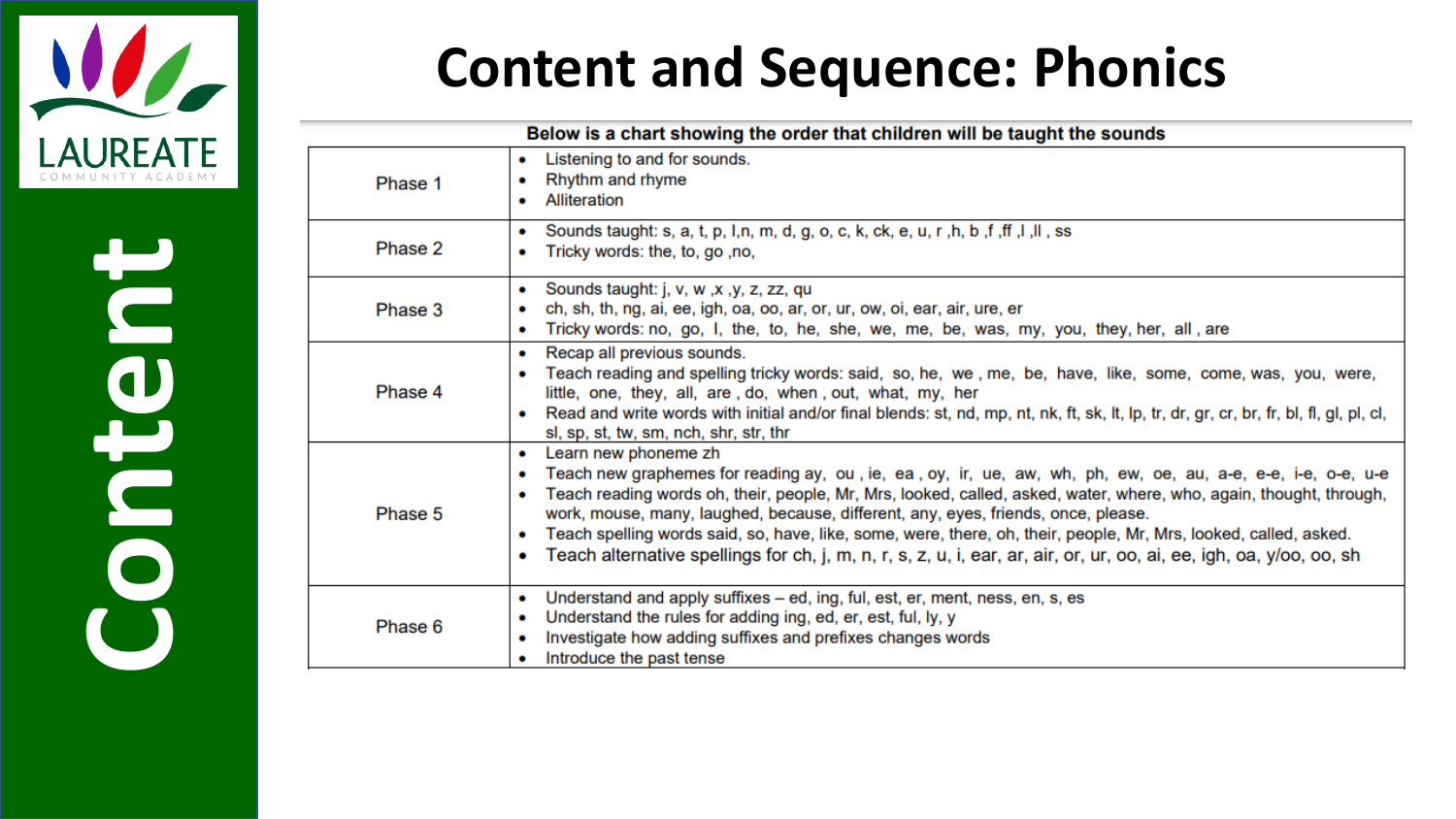

**Phonics Impact**

#### **Phonic Assessment**

- At Laureate we have a thorough assessment procedure to track and monitor children's progress in developing and applying their phonics knowledge.
- Children are tracked using Phonics Tracker and Trust agreed assessments which include:
- Reception completing a phoneme assessment at the end of each term and a 30 word screening check in June.
- Year 1 pupils completing a sample phonics screening past paper each half term.
- <sup>o</sup> Children in Year 2, who did not pass the phonics screening test in Year 1 will also complete a past paper each half term.
- The data from these assessments is analysed and used to identify gaps and inform planning for interventions.
- Staff submit tracking sheets to Phonics Subject Lead and the English Leader for monitoring and guidance.
- Regular interventions are carefully planned are delivered regularly for children in Reception, Year 1 and 2 by experienced class teachers and TAs. Interventions continue into Key Stage 2 if children do not pass the phonics screening test.
- Phonics Tracker is used in KS2 to monitor those who did not pass the phonics screening or need additional interventions.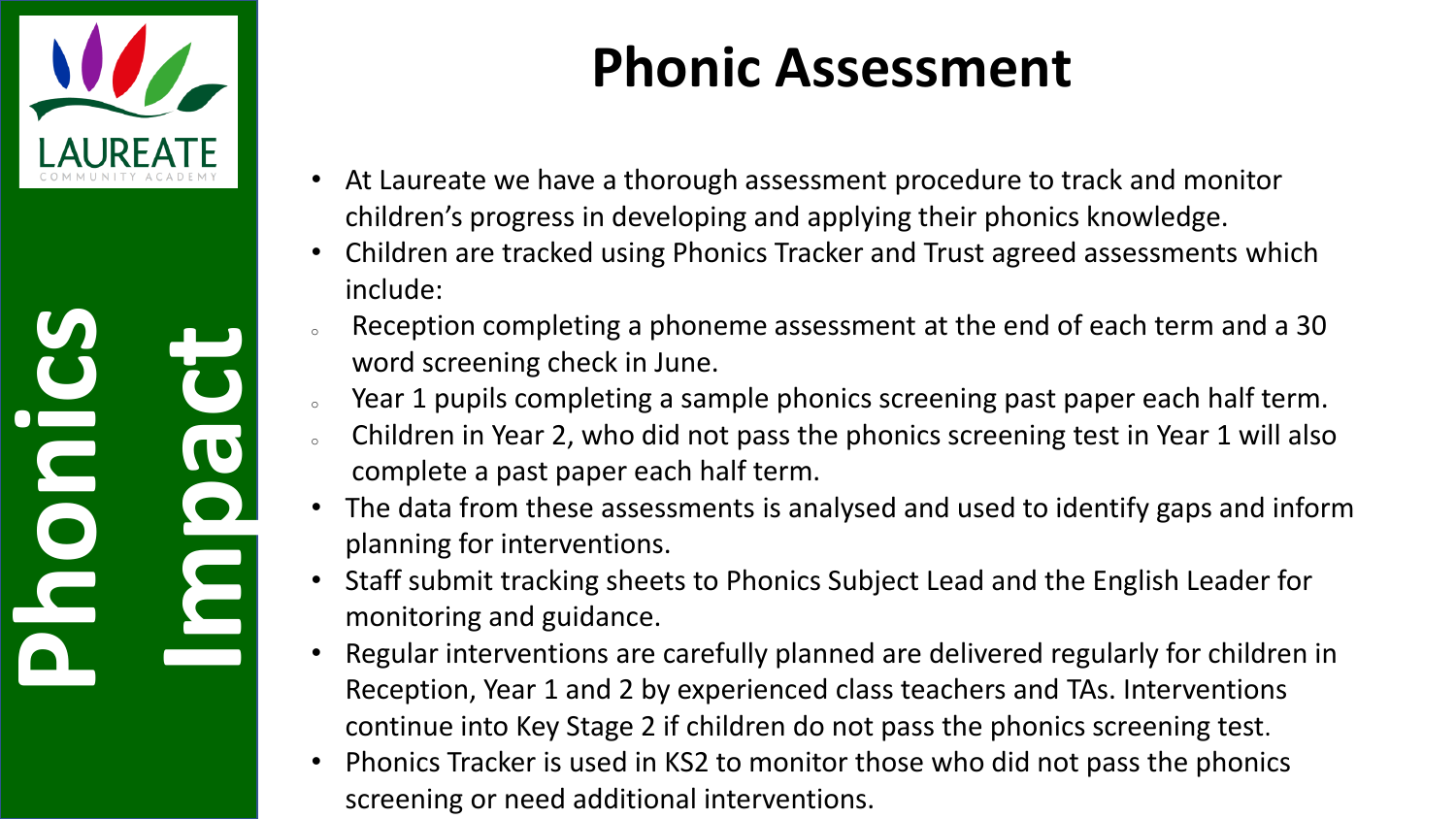

# **Writing intent**

#### **Writing**

Our writing curriculum is taught using CUSP (Curriculum by Unity Schools Partnership) planning and resources.

We believe that all children should be taught the key skills and techniques to be able to communicate effectively and confidently in their writing. Our ambitious writing curriculum ensures children build upon prior knowledge and re-visit key skills to master writing and develop their ideas.

Our ambitious writing Curriculum enables children to:

- develop and express a rich and deep understanding of the wider world
- explore and respond to moral, ethical and social questions
- make important links between subjects, to deepen and explore their understanding of other curriculum areas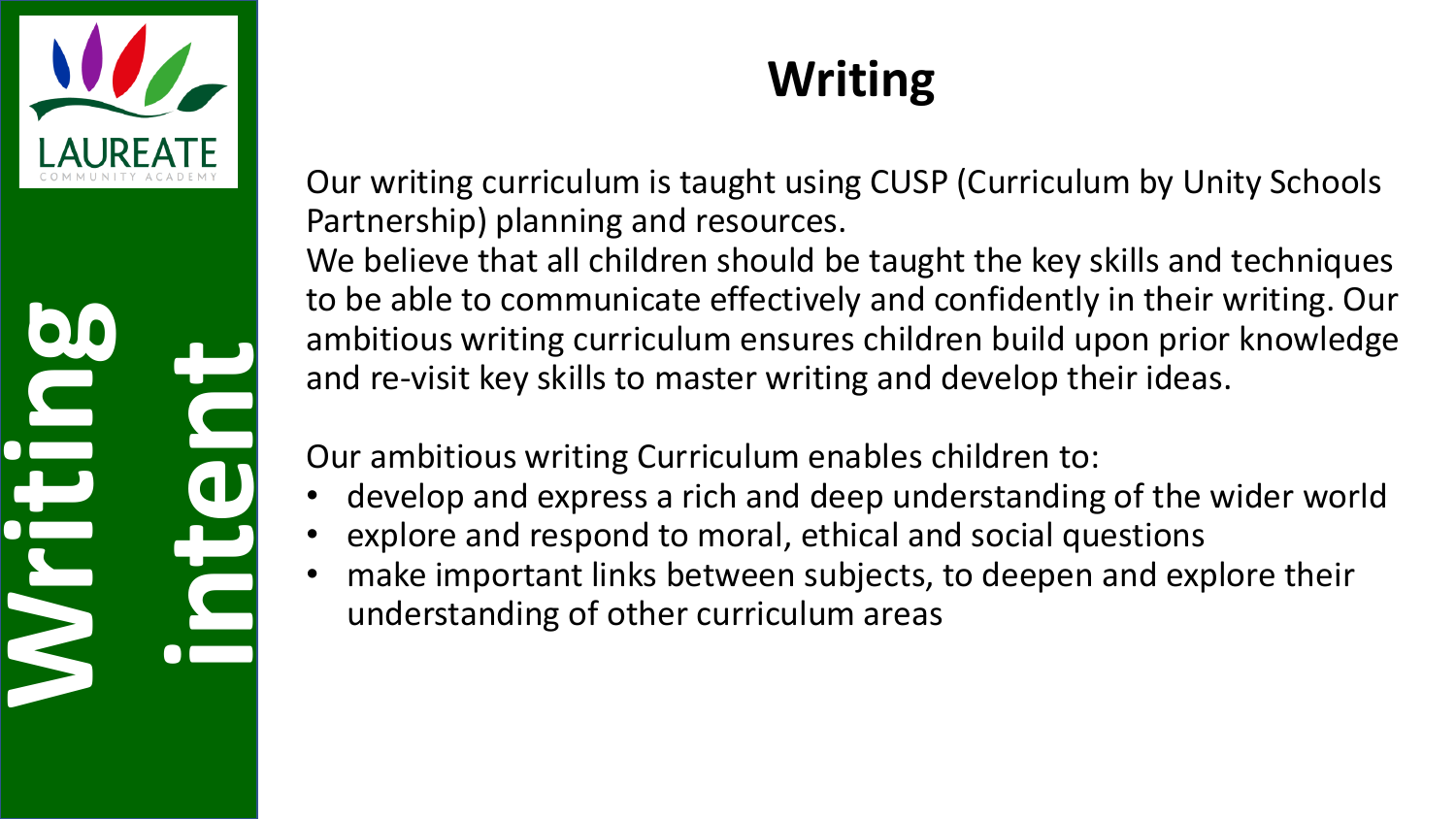

# **Writing implementation**

#### **Writing**

Our writing curriculum is designed to be a cohesive and well-sequenced curriculum that ensures:

- breadth and depth is achieved through well-sequenced, cumulative units which incorporate revisiting of learning
- children understand the purpose for writing and develop conceptual fluency: an ability to write to a high standard across the curriculum
- children are explicitly taught the conventions and grammatical structures of writing and develop confidence in using these independently in extended pieces
- teaching is firmly based upon current research relating to cognitive science:
- direct explicit teaching of skills and isolated writing encounters to hone particular skills;
- extended writing sequences to embed and practice;
- prior learning is revisited;
- Opportunity for direct and explicit teaching of tier 2 and tier 3 vocabulary;
- high quality and ambitious texts to model and exemplify conventions and grammatical structures.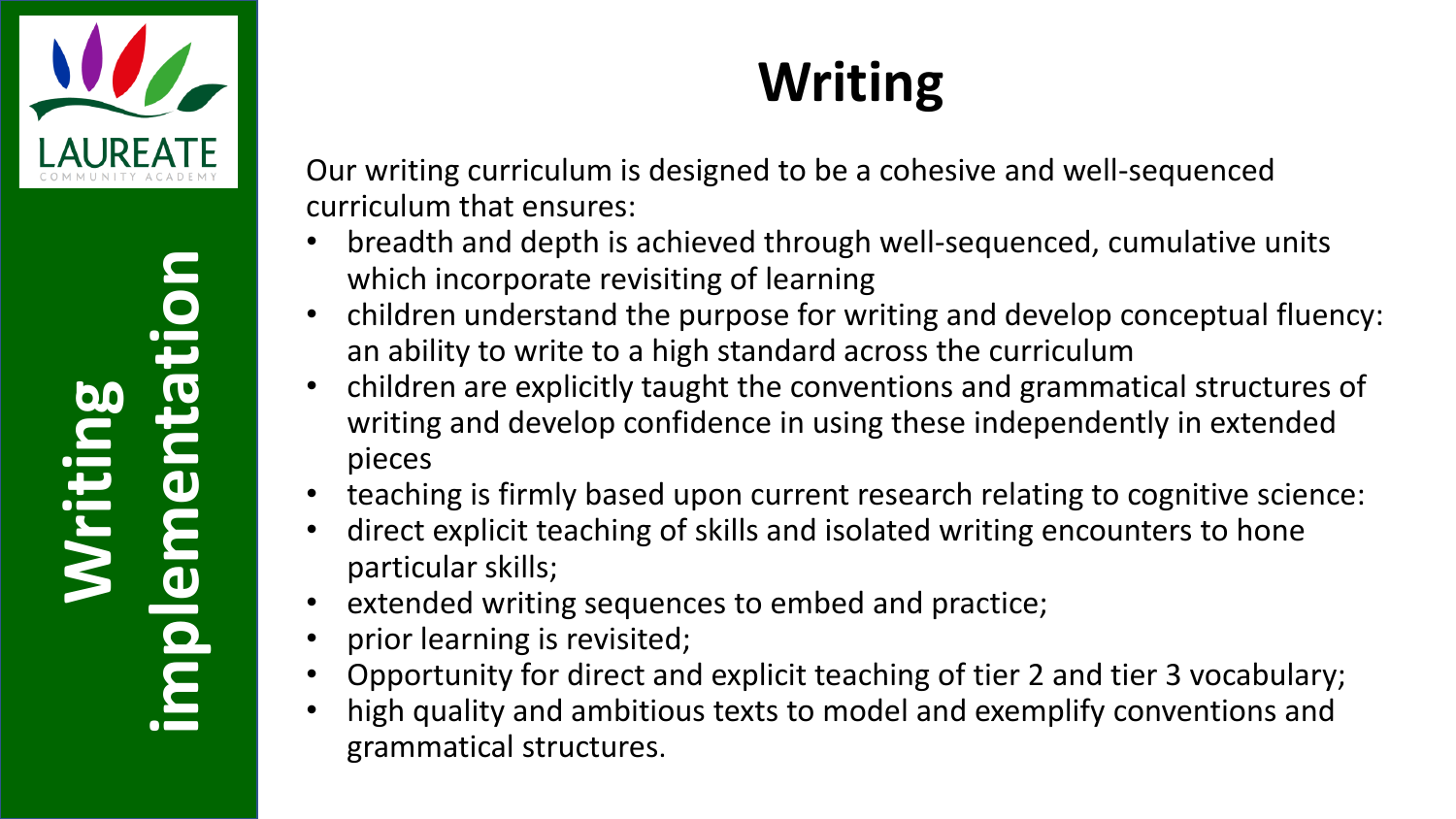

**Writing impact**

#### Writing assessments

Assessment for writing will be completed at the end of each CUSP unit against the 'Ingredients for Success' criteria.

PiXL Writing Indicators for years 1,3,4 and 5 and Teacher Assessment Framework grids for year 2 and 6 are then used to form a summative judgement of achievement.

These are completed before each data drop using:

- Ingredients for success tick sheets
- Extended writing tasks
- Evidence from books

These on-going assessments sheet will then be used to inform an over judgement against the National Curriculum Expectations.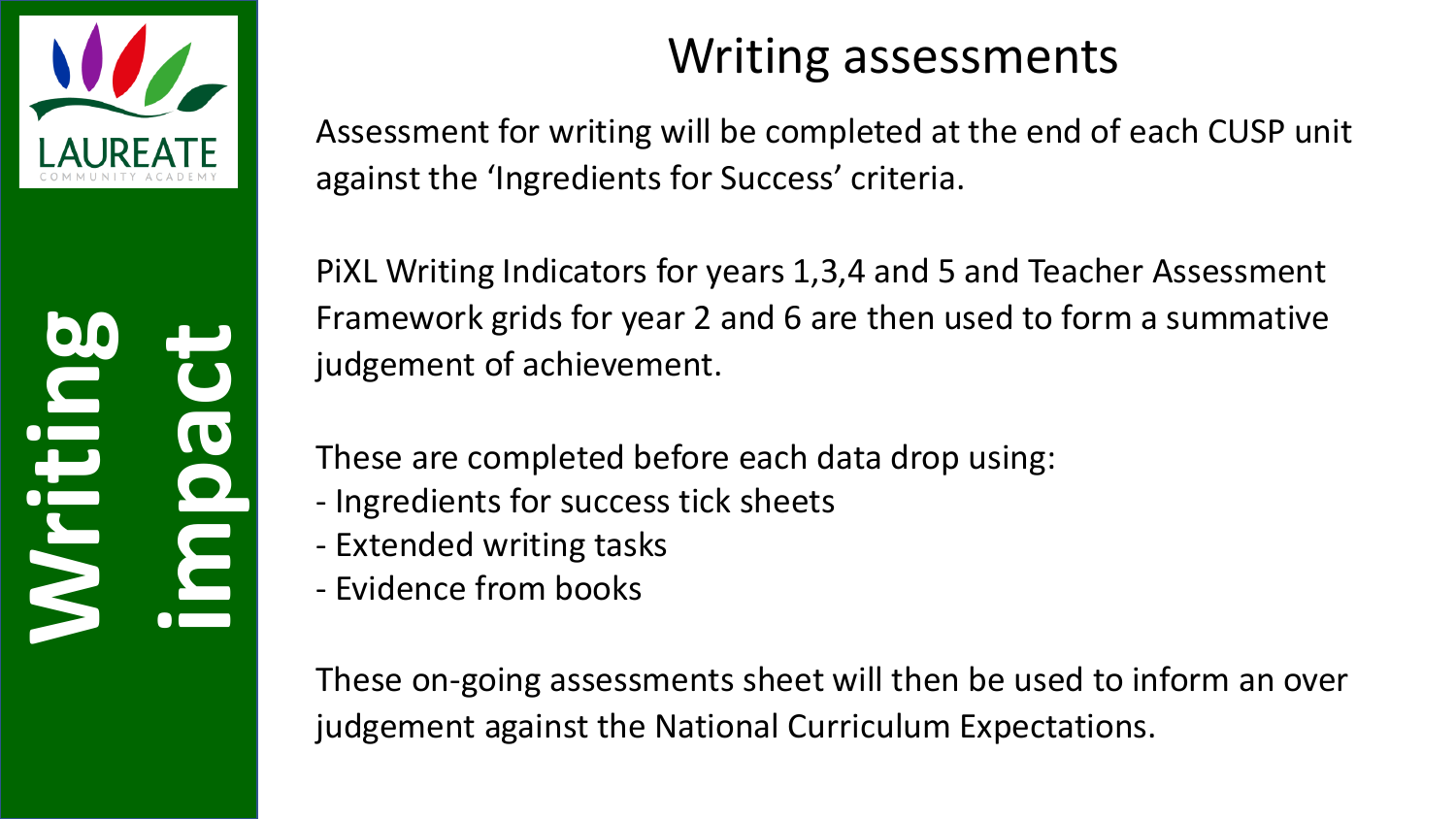

**Spelling** 

## **Spelling**

Within key stage 1 spelling will be taught in line with our phonics curriculum. It will also be taught separately at least once a week using the PiXL spelling tracker. Within key stage 2 spelling is based upon the 2014 National Curriculum framework. This is done using the PiXL spelling tracker. Sessions take place at least once a week and are consolidated in handwriting sessions.

The PiXL Spelling Tracker will be used at the start of each term in every year group from Year 2 to test either the previous (in Autumn term) or current (in Spring/Summer term) years spelling lists. Full teacher guidance for these tests is found on PiXL spelling tracker. This will then be used to populate the PiXL Question Level Analysis which will inform planning of which spelling patterns to focus on during spelling sessions.

Spelling spot check (Shine a light) are completed regularly within English books to assess if spelling rules are being applied within work.

Spelling assessments take place twice per term. Once at the beginning of each term using the PiXL spelling tracker assessment lists for the relevant year groups and once at the end of the term testing the NC expected year group spellings.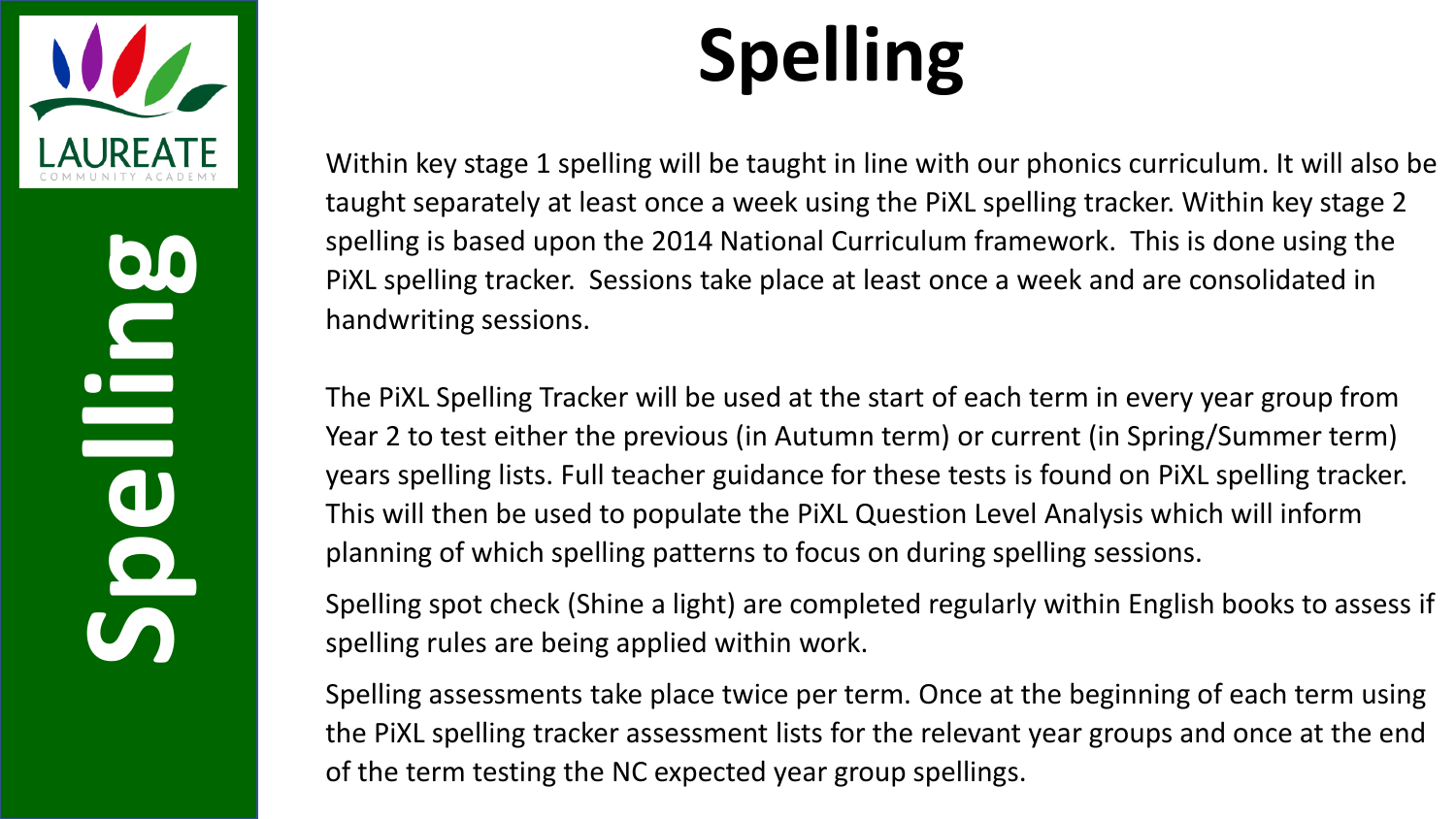

**Spelling** 

#### **Spelling**

Complete the PiXL Spelling Tracker Diagnostic Test I in September. This will tell you how far back in the spelling curriculum you need to go to fill gaps in prior knowledge.

Use the PiXL Spelling Tracker resources as the basis for implementing the following model.

2 x 15 minute sessions direct teaching per week

I x specific spelling focus in writing lessons per week

See the next slide for detailed guidance on this model.

Complete the PiXL Spelling Tracker Diagnostic Test 2 in December to guide your practice for the Spring term. Track the impact of this approach on the rules that you have taught.

Repeat the model and complete the PiXL Spelling Tracker Diagnostic Test 3 in march to guide your practice for the Summer term.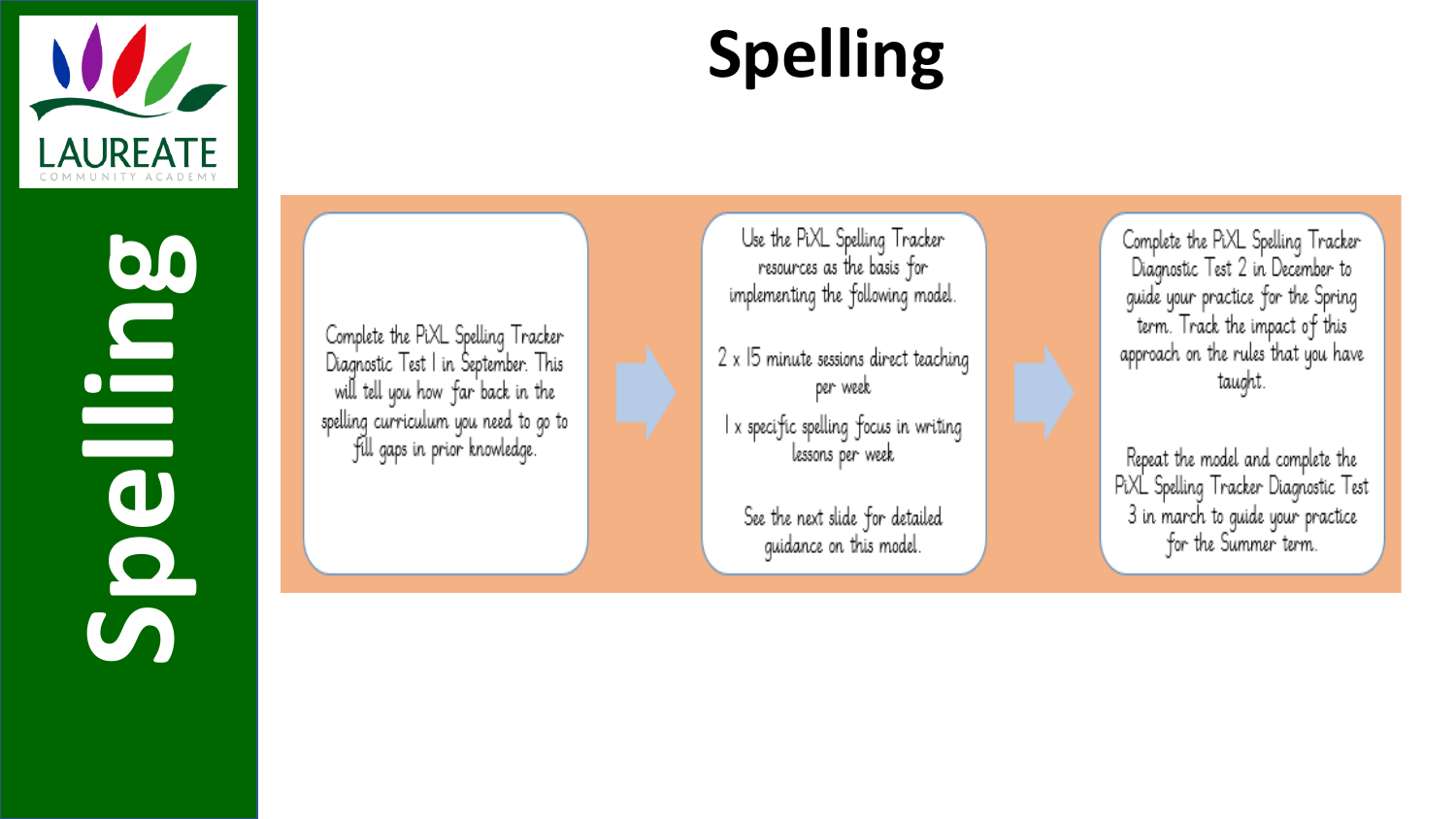

**Spelling**

## **Spelling**

#### An example of the structure of spellings sessions:

| <b>Session 1</b>                                                           | <b>Session 2</b>                                                           | Session 3 (in a writing lesson)                                                                                                                                                                                                                                                            |
|----------------------------------------------------------------------------|----------------------------------------------------------------------------|--------------------------------------------------------------------------------------------------------------------------------------------------------------------------------------------------------------------------------------------------------------------------------------------|
| <b>Focus:</b><br>Introduce the rule/ pattern<br>Teach pupils at word level | <b>Focus:</b><br>Revisit the rule at word level<br>Apply at sentence level | Reasoning and self-correction<br>(lesson starter)<br>Shine a Light approach (as<br>pupils write)<br>Ask pupils to highlight<br>examples of the taught spelling<br>rule in their work. Teachers<br>should use this to assess<br>whether pupils can securely<br>apply the new spelling rule. |
| <b>Direct teaching: My turn, Our</b><br>turn, Your turn                    | <b>Revisit and consolidate:</b><br>dictation exercise                      | <b>Reasoning: Always,</b><br>Sometimes, Never True and<br>correction passages                                                                                                                                                                                                              |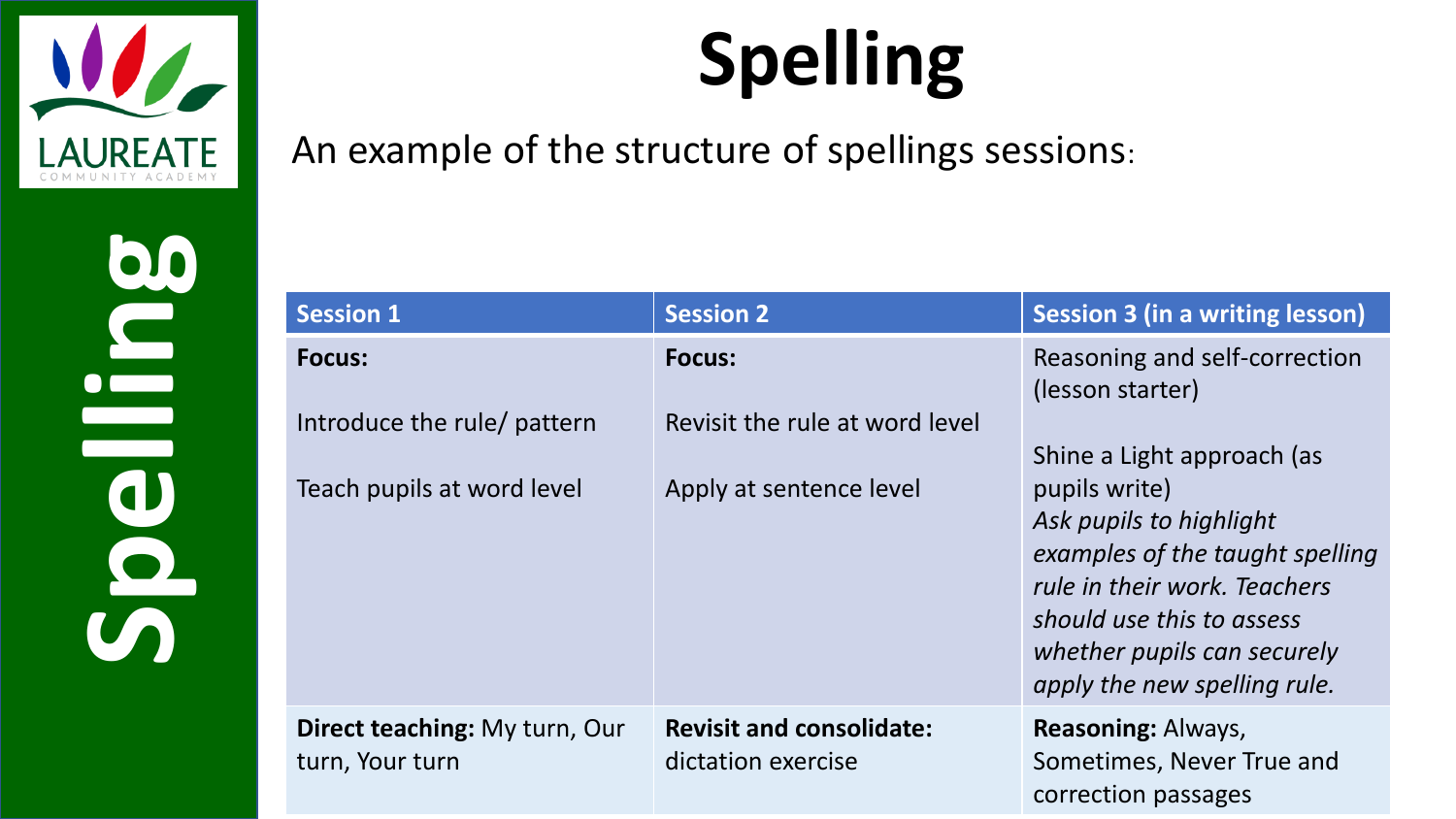

**Handwriting**

#### **Handwriting**

Teachers in key stage 1 complete at least one handwriting lesson a week following the Nelson Scheme.

- Children are taught print / pre-cursive writing in key stage 1.
- Joined up handwriting is taught in key stage 2.
- Children use pencil in EYFS and key stage 1. When children are consistently joining their letters and writing is presented neatly they can be provided with a pen.
- EYFS have gross and fine motor building exercises during continuous and enhance provision.
- Key stage 1 and key stage 2 implement fine motor skill interventions to support handwriting where necessary.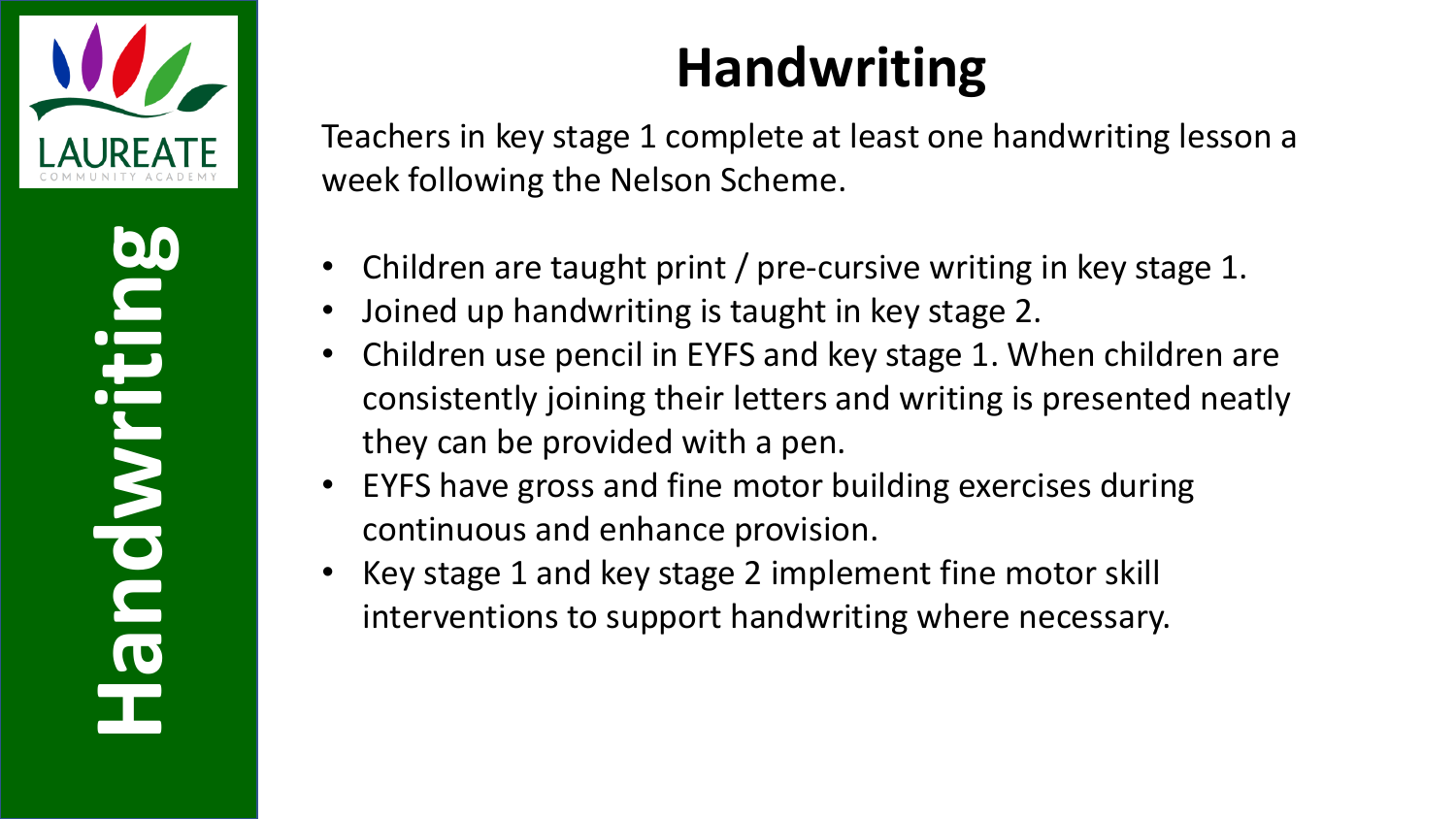

**Oracy**

### **Oracy**

Oracy is the range of speaking and listening skills, behaviours and language necessary for effective communication and collaboration. Oracy skills encompass physical, social and emotional, linguistic and cognitive aspects of learning. With an oracy skillset, children can gain the vocabulary to say what they want to say. They will learn how to structure thoughts in a way that makes sense to others.

At Laureate we aim to embed oracy skills development within the curriculum.

Our ultimate goal is to make students more persuasive speakers and writers. This will be achieved through these four skillsets that help measure progress toward and show how to improve oracy outcomes.

- Reasoning and evidence
- Listening and response
- Expression and delivery
- Organisation and prioritisation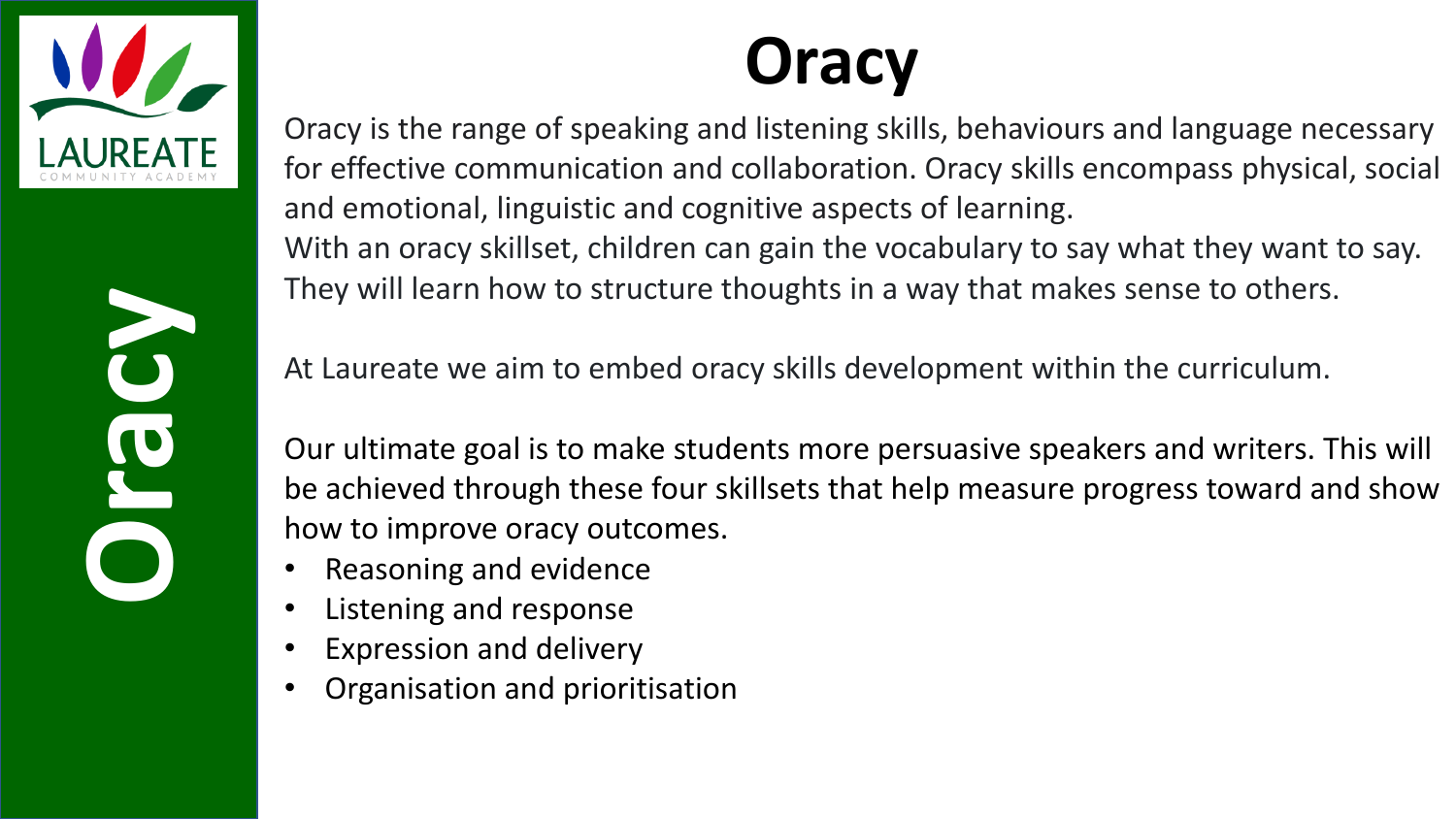

#### **How do we measure the impact of English teaching?**

Subject Leaders use iAbacus as a self-assessment and planning tool for developing their subject.

PiXL Question Level Analysis is used to monitor teaching and learning and inform future training, support and coaching.

Regular book studies and class room drop ins are completed to monitor the impact of teaching.

Reading Whole Class Assessment Sheets are reviewed and used to inform focuses for classes, the lowest 20% and intervention groups.